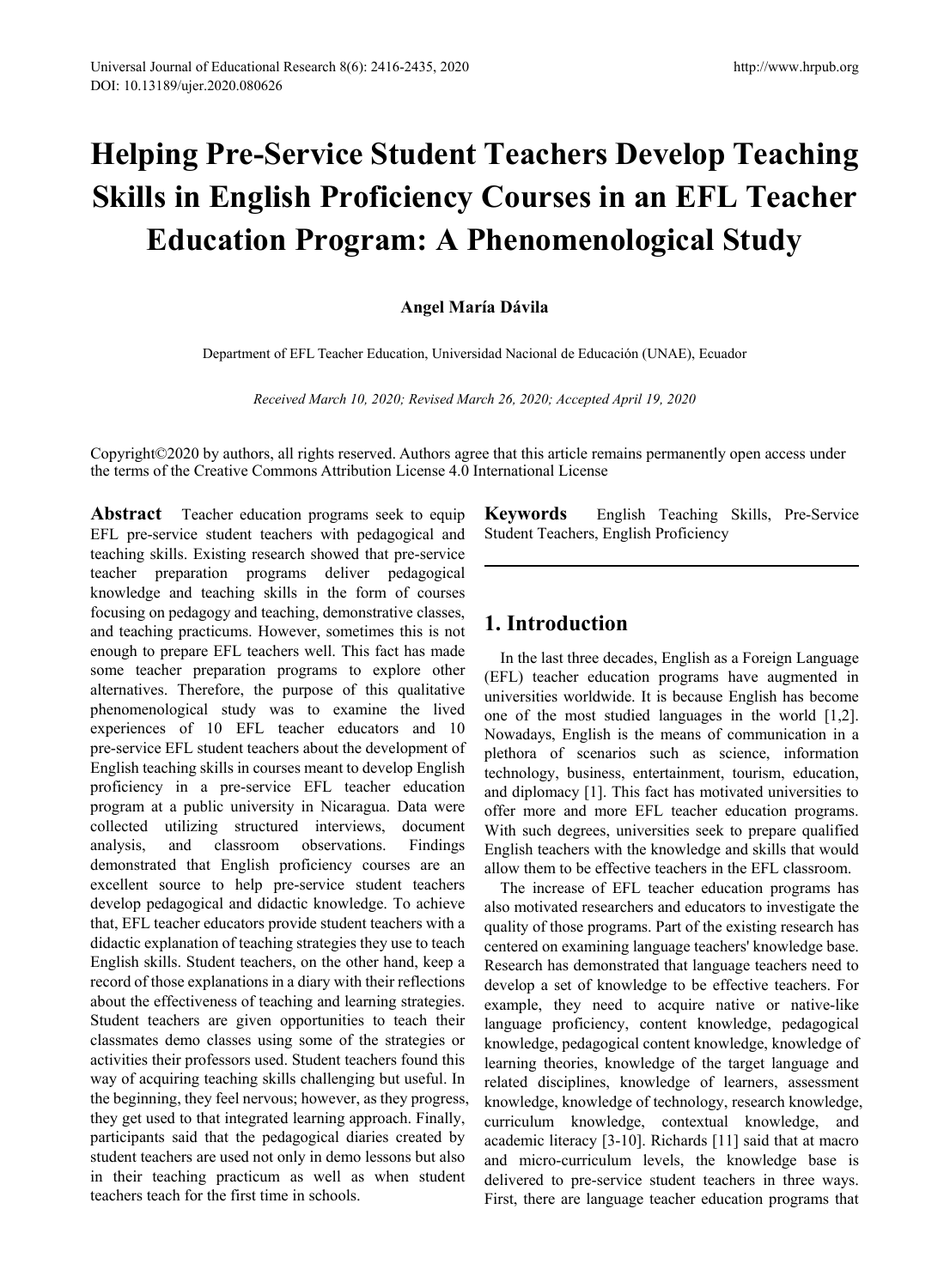follow a scholar academic approach to organize and deliver their curricula [12-14]. Richards [11] called this curriculum form the Forward Curriculum Design. It means that language curriculum developers follow a linear logic to plan the curriculum. This logic sequence places the target content first. In the second place, it considers teaching methodologies and strategies. Lastly, the outcomes are addressed. The second form of delivering knowledge base to pre-service language teachers is using a more learner-centered curriculum approach [12-14], which Richards [11] named as Central Curriculum Design. In this case, teaching methodologies and strategies receive more value than content and outcomes. Lastly, there are other language teacher education programs that organize and deliver their curricula using a product-focused curriculum approach called Backward Curriculum Design [11-16]. This curriculum model entails a thoughtful process to determine the expected learning outcomes first. Then, assessment evidence is chosen carefully. Finally, content and teaching methodologies are selected, but only those that will contribute to achieving the expected outcomes [11,13,15].

Teaching skills are among the essential skills out of the knowledge and skills that pre-service teachers need to acquire and develop in teacher education programs. Teaching skills have received different names. For example, Shulman [17] referred to it as pedagogical content knowledge (PCK). According to Shulman [17], PCK is the competence that teachers develop with teaching experience to transform and adapt content to make it accessible to learners. Even though Shulman [17] is not a language educator, he has influenced educators and researchers in the field of language teacher education regarding the knowledge base that teachers must possess. Thus, in language teacher education, teaching skills have been referred as pedagogic content knowledge [5]; knowledge of learners, time, and learning management [9]; pedagogical reasoning and decision making and teaching skills [10], teaching skills (Macías, 2013), and didactic knowledge and teaching skills [4]. Further, EFL teaching experience comprises the interplay of knowledge and skills such as knowledge of learners, content knowledge, pedagogical knowledge, English proficiency, communication skills, assessment knowledge, curricular knowledge, material development knowledge, knowledge of L2 related disciplines, contextual knowledge, and teaching skills [3,4,5,9,10,18,], and in EFL contexts it also includes experience as a language learner [3,4,6,8,19,20].

However, sometimes student teachers do not encounter sufficient real teaching opportunities in pre-service teacher education programs. In some cases, what is at the disposal of student teachers is a short teaching practicum at the end of their undergraduate degrees in which they are expected to apply what they learned. In other cases, EFL teacher education programs may include practicums every semester; however, the emphasis might not be on teaching but on learning about education and school systems. In either case, student teachers end up receiving mostly procedural knowledge, knowing about teaching [21], and not enough practical knowledge, knowing how to teach [21]. Based on research and practice, both types of knowledge are essential [3,4,6,8,9,10]. Accordingly, student teachers should be provided with opportunities to apply theoretical knowledge as well as to theorize teaching practices.

Therefore, considering the premise that pre-service EFL teacher education programs seek to offer quality education, but practice indicates that teaching opportunities are sometimes relegated to short practicums, how can language teacher education programs provide other teaching opportunities to pre-service English teachers to develop teaching skills? This study tried to inform this question by learning about the lived experiences that EFL teacher educators and pre-service student teachers had about developing teaching skills in courses that were not necessarily meant to deliver pedagogical and didactic knowledge in a pre-service EFL teacher education program at a public university in Nicaragua. As researchers and EFL teacher educators, we thought that that was an interesting research phenomenon to investigate and share with other researchers and educators in the field of EFL teacher education. To pursue this study, we proposed the following research purpose and questions.

#### **1.1. Purpose of the Study**

The purpose of this qualitative phenomenological study was to examine the lived experiences of 10 EFL teacher educators and 10 pre-service EFL student teachers about the development of English teaching skills in courses devoted to developing English proficiency in a pre-service EFL teacher education program at a public university in Nicaragua.

#### **1.2. Central Research Question**

How do EFL teacher educators and pre-service student teachers develop English teaching skills in courses devoted to developing English proficiency in a pre-service EFL teacher education program at a public university in Nicaragua?

#### 1.2.1. Sub-research Questions

- What is the theoretical rationale that motivated EFL teacher educators to teach English teaching skills in courses devoted to developing English proficiency in a pre-service EFL teacher education program?
- What strategies do EFL teacher educators and pre-service student teachers use to develop English teaching skills in courses devoted to delivering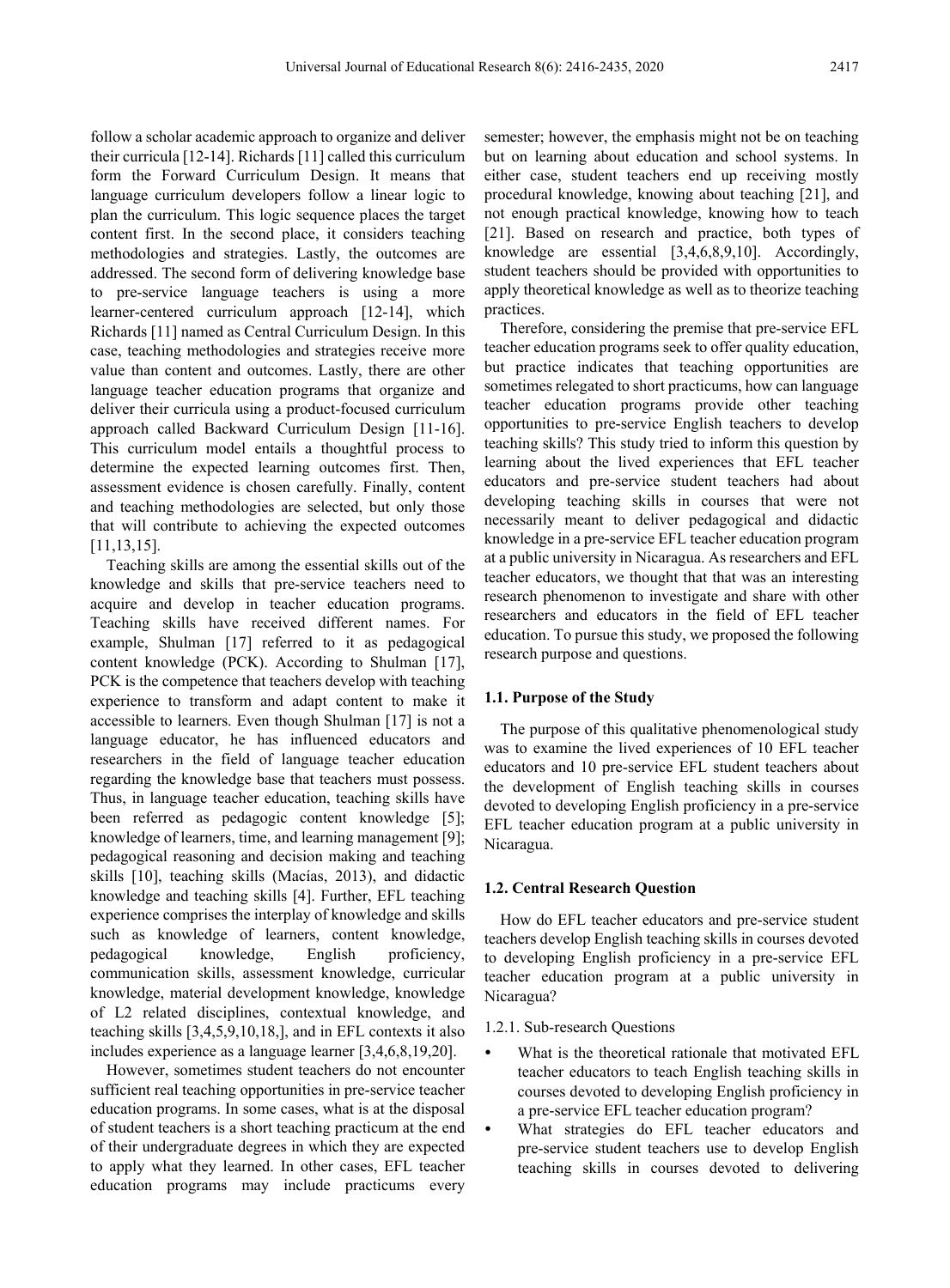English proficiency in a pre-service EFL teacher education program?

 What benefits do pre-service EFL student teachers obtain from taking English proficiency courses in which EFL teacher educators provide overt pedagogical elucidations of teaching strategies and teaching activities?

# **2. Research Methodology**

In this section, we elucidate the research paradigm and methodology used to conduct this study. To begin with, we carried out this study under a post-positivist qualitative research paradigm [22]. The research methodology we applied to inform the whole study was a constructivist interpretative methodology [22] because we made the best effort to analyze the data inductively. In the next sections, we explicate how the study was conducted.

# **2.1. Research Design**

We used phenomenology to conduct this inquiry. We applied phenomenology because this research approach seeks to understand and describe people's lived experiences about a phenomenon [23-24]. Specifically, we chose transcendental phenomenology. Transcendental phenomenology is conducted under four premises; namely, a description of informants' lived experiences about a phenomenon; lived experiences are told as accurately as possible, and researchers' judgments about the phenomenon are suspended, giving more value to participants' voices; meaning is ascribed to lived experiences, and reality is only in the experiences of the participants [26]. We think that this research approach fitted our study because we sought to examine the lived experiences of EFL teacher educators and pre-service EFL student teachers about the development of English teaching skills in courses devoted to developing English proficiency.

## **2.2. Research Site**

According to Hycner [27] and Creswell [28], the phenomenon under investigation and researchers' judgments help investigators select both research sites and potential participants to collect meaningful data to inform research questions. Therefore, we selected the research site purposefully. The research site was a pre-service EFL teacher education program at a public university in Nicaragua. We chose explicitly that pre-service EFL teacher education program because both teacher educators and student teachers had experienced the target research phenomenon, namely, the development of teaching skills in courses devoted to acquiring English proficiency.

## **2.3. Participants**

To recruit potential participants, we used purposive sampling. Purposive sampling is considered an appropriate form of non-probability sampling [29,30]. The population of this study consisted of 20 teacher educators and 400 student teachers. From this population, 10 teacher educators and 10 student teachers were recruited purposefully using consent forms. The selection criteria for teacher educators were 1) be teaching courses to develop English proficiency, 2) had at least three years of teaching experience in the target pre-service EFL teacher education program, 3) be willing to participate in the study, and 4) be willing to be observed while teaching. As for student teachers, they had: 1) be taking English proficiency courses, 2) had taken at least two English courses before in the target EFL teacher education program, 3) be willing to participate in the study, and be willing to be observed while taking English classes.

## **2.4. Data Collection**

To gather data, we used three techniques. First, we conducted one-shot structured interviews. Both teacher educators and student teachers were interviewed for 60 minutes. We conducted the interviews to examine participants' lived experiences about developing teaching skills in courses designed to acquire English proficiency. To move from one participant to another, we used what we called the spiral interviewing approach. That is, after we interviewed participant one, we transcribed that interview and carried out a pre-data analysis. That pre-data analysis helped us ameliorate the types of questions in the original interview protocol as well as add or delete some of the questions before interviewing the next informant. We proceeded that way to collect more meaningful data to inform our study better. Second, we observed the target participants while teaching English courses. We observed five different English courses, namely, Integrated English skills I: Listening and speaking, Integrated English skills II: Listening and speaking, Integrated English skills I: reading and writing, Integrated English skills II: reading and writing, and English pronunciation I and II. We observed each course twice. The purpose of the observations was to collect more data about the target phenomenon and verify part of the interview data collected. Lastly, we used document analysis for data gathering. We analyzed lesson plans used by the EFL teacher educators to teach some lessons in the target courses we observed. Also, we asked student teachers to let us scope out some of their diaries used to record teaching strategies and activities utilized by their professors when teaching English skills, which they also used to give demo classes as part of their English classes. In short, we used those data collection data strategies because, according to Lichtman [31], interviews, observation, and document analysis are data gathering techniques widely used in qualitative research.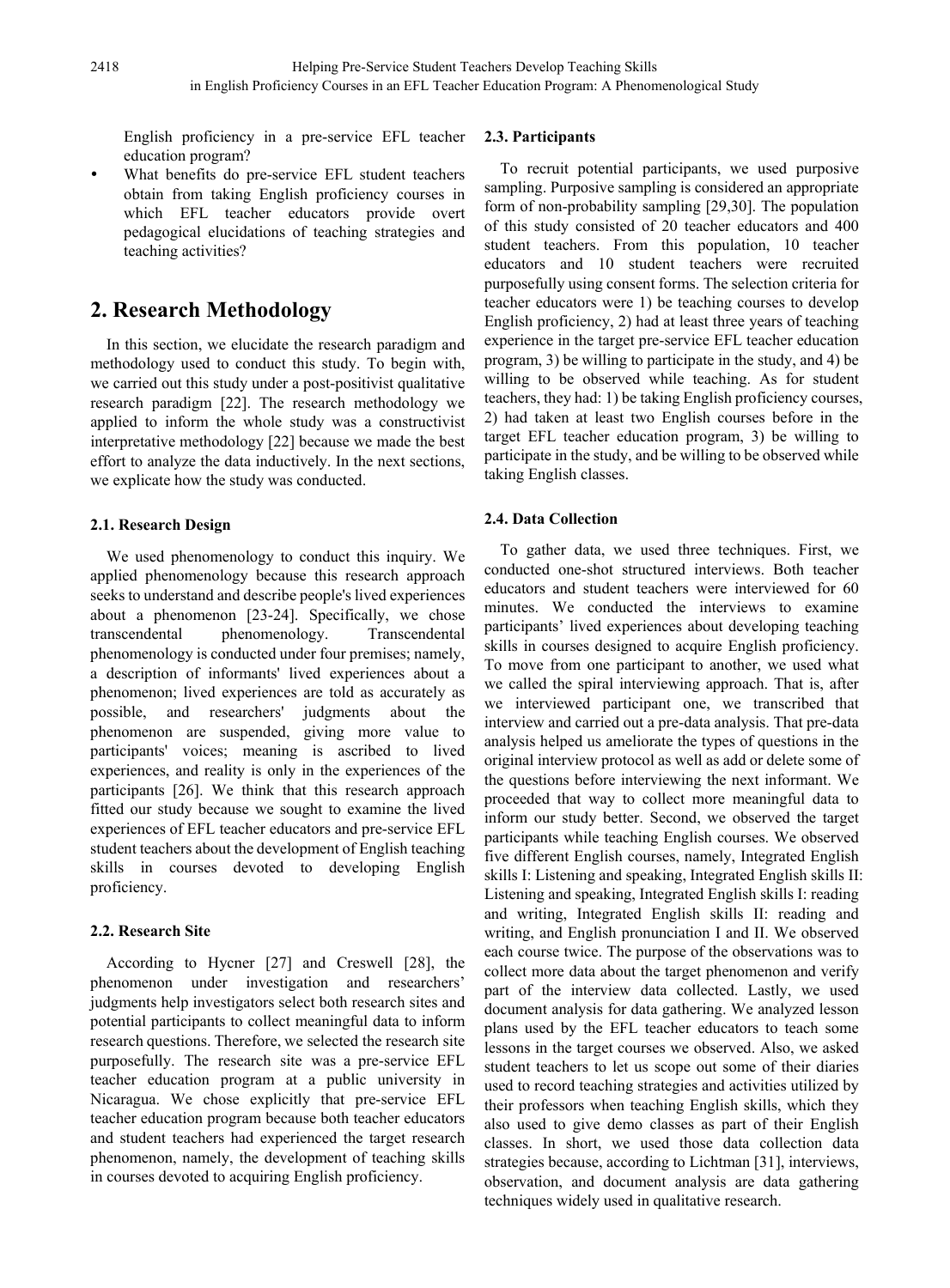#### **2.5. Data Analysis**

We used the Interactive Model of Qualitative Data Analysis to analyze the data gathered [32]. This model has four stages, namely, data collection, data display, data condensation, and conclusions drawing and verification [32]. Data collection was performed in three steps. We interviewed EFL teacher educators and pre-service EFL student teachers. We conducted classroom observations to verify part of the interview data and gather more data to inform the research phenomenon better. Also, we carried out document analyses of teacher educators' lesson plans and analyses of students' pedagogical diaries to further enrich interview and observation data. Data display was accomplished by displaying interview and observation data in excel matrixes. The central research question guided the matrixes, sub-research questions, interview questions, observation categories and indicators, coding processes, and existing published research that supported findings. Table 1 illustrates the components of the matrixes. Data condensation was done by using manual In Vivo coding and Pattern Coding, as explained by Miles, Huberman, & Saldana [32]. Finally, we applied conclusions drawing and verification to further analyze In Vivo and Pattern coding from a thematic perspective. In this state, we figured out a logical way to report the main findings. Also, we chose existing research that best supported the findings in this study. During the whole process of data analysis, we considered the four assumptions of transcendental phenomenology as elucidated by Creswell [26].

| Table 1. | Example matrix used for data display and analysis |  |  |  |
|----------|---------------------------------------------------|--|--|--|
|----------|---------------------------------------------------|--|--|--|

| Central Research Question:                           |                                                                |                      |                |                         |                  |                                                             |
|------------------------------------------------------|----------------------------------------------------------------|----------------------|----------------|-------------------------|------------------|-------------------------------------------------------------|
| Sub-research Question 1:                             |                                                                |                      |                |                         |                  |                                                             |
| Interview Question 1 or Field notes of observation 1 |                                                                |                      |                |                         |                  |                                                             |
| Participants<br>(Go)<br>by<br>pseudonyms)            | Interview<br>Transcriptions<br><b>Or</b><br>Observational Data | Vivo<br>In<br>Coding | Pattern Coding | Units<br>of<br>Analysis | Direct<br>Quotes | Existing<br>Published<br>research<br>to<br>support findings |
| Participant 1                                        |                                                                |                      |                |                         |                  |                                                             |
| Participant 2                                        |                                                                |                      |                |                         |                  |                                                             |
| Participant 3                                        |                                                                |                      |                |                         |                  |                                                             |
| Participant 4                                        |                                                                |                      |                |                         |                  |                                                             |
| Participant 5                                        |                                                                |                      |                |                         |                  |                                                             |
| Participant 6                                        |                                                                |                      |                |                         |                  |                                                             |
| Participant 7                                        |                                                                |                      |                |                         |                  |                                                             |
| Participant 8                                        |                                                                |                      |                |                         |                  |                                                             |
| Participant 9                                        |                                                                |                      |                |                         |                  |                                                             |
| Participant 10                                       |                                                                |                      |                |                         |                  |                                                             |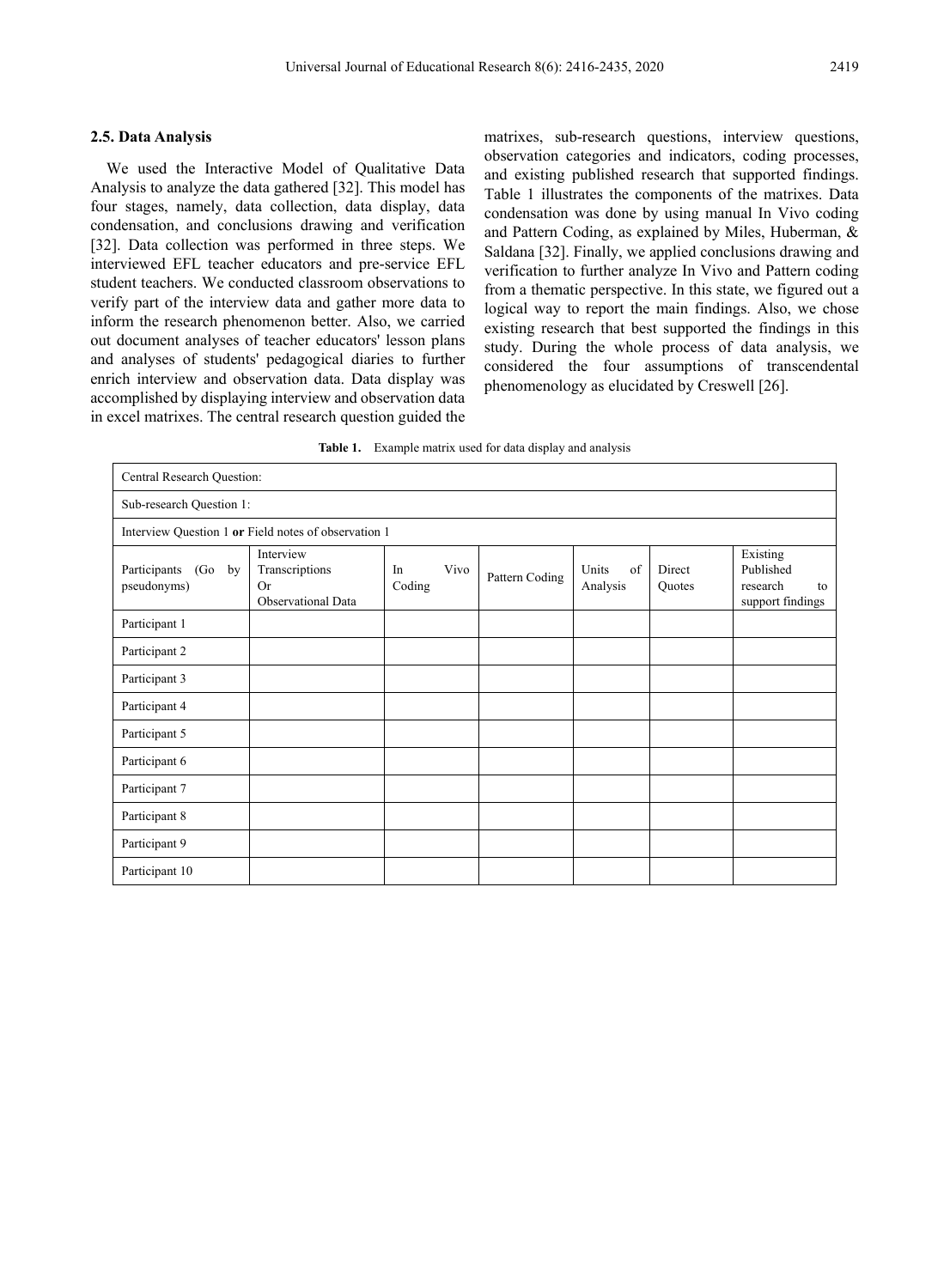## **2.6. Rigor and Trustworthiness**

Securing rigor and trustworthiness in qualitative studies is essential. Rigor and trustworthiness in qualitative research refer to what quantitative research is called internal and external validity, reliability, and objectivity [33,34]. However, in this research, we used Lincoln and Guba [33]' qualitative criteria because of the nature of our study. The criteria are credibility, transferability, dependability, and confirmability. Credibility indicates internal validity; transferability, external validity; dependability, reliability; and confirmability, objectivity [33].

Hence, we secured rigor and trustworthiness as follows. Credibility and transferability were guaranteed using five techniques, namely, instrument pilot testing, triangulation, member checks, thick description, and direct quotes [35-38]. We created the structured interview protocols and pilot tested them. We used an EFL teacher educator and a pre-service student teacher as the sample to pilot test the interview protocols. The classroom observation protocols were not pilot tested because we did not find a classroom to do so. However, they were reviewed by two experienced EFL teacher educators. The observation protocols were further improved as we started to conduct the first classroom observation. That is, they were shaped as the data started to emerge. In addition, we secured triangulation of data collection methods. That is, we conducted structured interviews with EFL teacher educators and pre-service EFL student teachers. We conducted classroom observations and document analysis. Pursuing this further, we used member checks. That is, once we transcribed the interviews, we sent research participants the transcriptions via email for them to verify that the interview transcriptions had what they had expressed. Also, we used thick descriptions while reporting the findings. Lastly, the thick descriptions were supported with direct quotes from the data gathered.

As for dependability, we secured it using two techniques. We utilized team coding to augment the reliability of the results [32]. Also, we utilized purposive sampling to select the research site and the participants. That allowed us to collect meaningful data to inform the research problem.

Confirmability was secured by presenting results that only came from data collected. In other words, findings reported in this study represent participants' lived experiences about the research phenomenon. As evidence, we provided direct quotes drawn from the data to support findings [35,34]. Lastly, as researchers, we tried to bracket out our own lived experiences about the phenomenon [24]. That is, we tried to put aside our perceptions and biases regarding the research problem.

# **2.7. Anticipated Ethical Issues**

Regarding ethical issues, we followed Creswell's [28] recommendations to avoid ethical problems. We requested permission in the target university to gather data. We did not use any deceiving mechanism neither to recruit nor to collect data. It means that our research informants knew from the very beginning the actual purpose of our investigation. We recruited research participants by using informed consent forms. They were aware that they could withdraw from the study at any time if they wish to do so. We also told them that part of the data we were collecting was going to be published; however, their actual names were going to be kept anonymous. In other words, we substituted actual names by pseudonyms to protect our participants' privacy. Finally, as we already mentioned, we used member checks of interview transcriptions, so research participants could verify that the information we were going to put in writing was what they said.

# **3. Findings and Discussion**

This qualitative phenomenological study sought to examine the lived experiences of 10 EFL teacher educators and 10 pre-service EFL student teachers about the development of English teaching skills in courses designed to deliver English proficiency in a pre-service EFL teacher education program at a public university in Nicaragua. To conduct this inquiry and to inform the central research question, we set three sub-research questions, namely, 1) what is the theoretical rationale that motivated EFL teacher educators to teach English teaching skills in courses devoted to developing English proficiency in a pre-service EFL teacher education program? 2) what strategies do EFL teacher educators and pre-service student teachers use to develop English teaching skills in courses devoted to delivering English proficiency in a pre-service EFL teacher education program? 3) what benefits do pre-service EFL student teachers obtain from taking English proficiency courses in which EFL teacher educators provide overt pedagogical elucidations of teaching strategies and teaching activities?

Findings are presented in three major sections; each section corresponds to one of the sub-research questions. However, before we begin elucidating the findings of this study, we are going to present the pseudonyms that replaced the actual participants' names. The pseudonyms will be used as we discuss the results. Table 2 shows the pseudonyms and some demographic information about participants.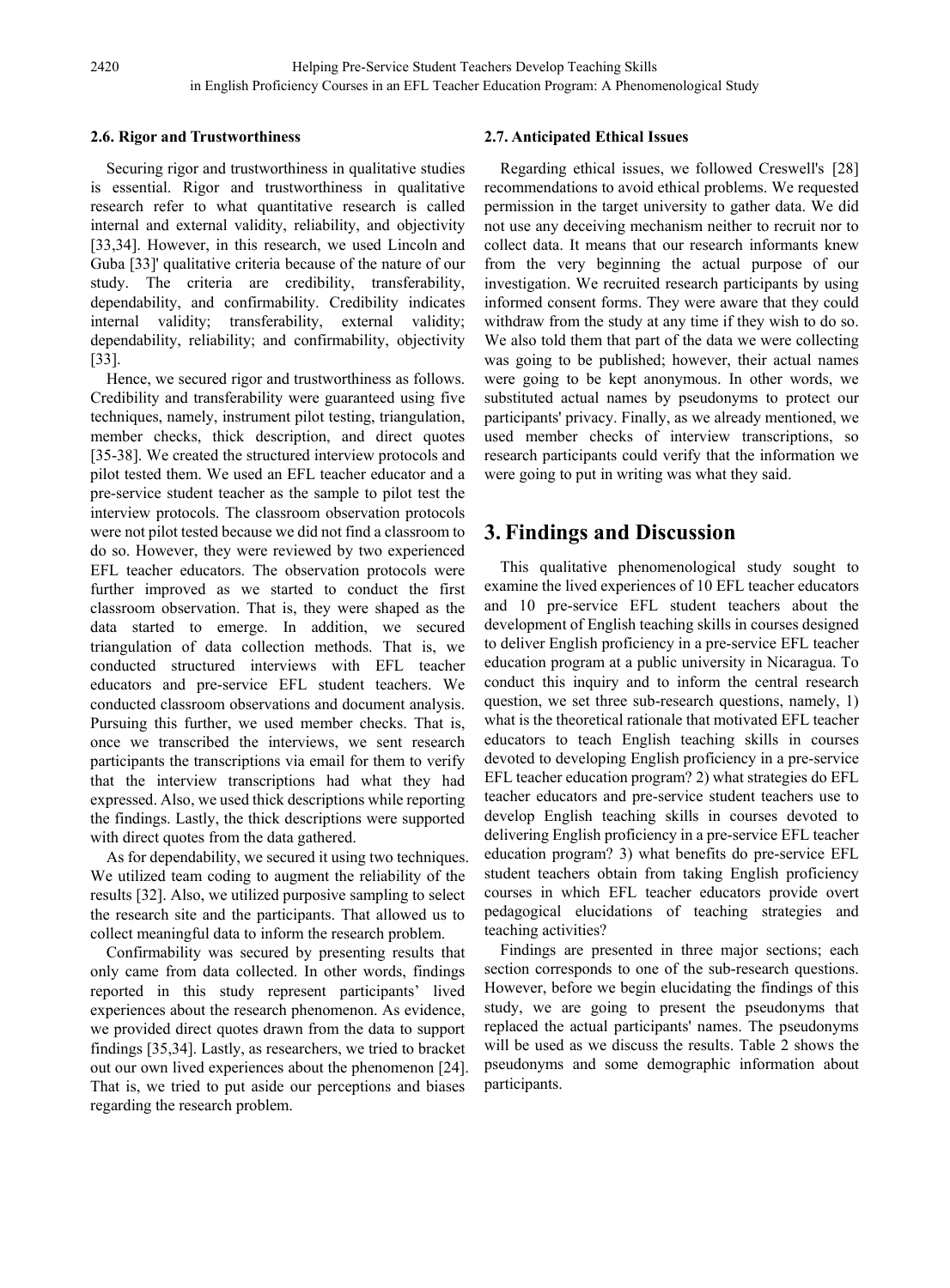| <b>EFL</b> Teacher<br><b>Educators/Pseudonyms</b> | <b>Years of</b><br>teaching<br>experience | Courses he/she was<br>teaching                          | <b>EFL</b> student<br>teachers/<br>Pseudonyms | Courses taken in<br>semesters I and II                                   |  |
|---------------------------------------------------|-------------------------------------------|---------------------------------------------------------|-----------------------------------------------|--------------------------------------------------------------------------|--|
| Participant 1: Ms. García                         | 15                                        | Integrated English skills II:<br>reading and writing    | Participant 1: David                          | English skills I: reading<br>and writing<br>Integrated English skills I: |  |
| Participant 2: Ms. Rodriguez                      | 10                                        | Integrated English skills II:<br>Listening and speaking | Participant 2:<br>Margarita                   |                                                                          |  |
| Participant 3: Ms. Murillo                        |                                           | Integrated English skills II:<br>Listening and speaking | Participant 3: Jose                           |                                                                          |  |
| Participant 4: Ms. Perez                          | 4                                         | Integrated English skills I:<br>Listening and speaking  | Participant 4: Alba                           | Listening and speaking<br>English pronunciation I                        |  |
| Participant 5: Ms. Gonzales                       | 3                                         | Integrated English skills I:<br>Listening and speaking  | Participant 5: Carlos                         |                                                                          |  |
| Participant 6: Mr. López                          | 20                                        | Integrated English skills II:<br>reading and writing    | Participant 6: Marvin                         | Integrated English skills II:                                            |  |
| Participant 7: Mr. Reves                          | 10                                        | English pronunciation I                                 | Participant 7: Gloria                         |                                                                          |  |
| 8<br>Participant 8: Mr. Gomez                     |                                           | English pronunciation II                                | Participant 8: Roberto                        | reading and writing<br>Integrated English skills II:                     |  |
| Participant 9: Mr. Torrez                         | 5                                         | English skills I: reading<br>and writing                | Participant 9: Rosa                           | Listening and speaking<br>English pronunciation II                       |  |
| Participant 10: Mr. Fernandez                     | 5                                         | English skills I: reading<br>and writing                | Participant 10:<br>Miriam                     |                                                                          |  |

**Table 2.** Participants' pseudonyms and some demographic information

Lastly, we want to inform readers that direct quotes from student teachers' interviews have grammatical inaccuracies. Grammatical inaccuracies are evidence that the English level of student teachers was in a developmental stage. We decided not to correct them because, based on our judgment as EFL teacher educators, those grammatical errors did not interfere with the meaning conveyed in the direct quotes.

## **3.1. Theoretical Rationale to Deliver Teaching Skills in English Proficiency Courses**

This next section covers the discussion of the main findings of the theoretical rationale used by the target EFL teacher educators to deliver English teaching skills to pre-service student teachers in courses meant to teach English proficiency. Five units of analysis resulted from data gathered through interviews, classroom observations, and lesson plans analysis.

Findings demonstrated that one of the ways the target EFL teacher educators informed their teaching practices was through theories of second language acquisition. For example, Mr. Reyes expressed, "I've learned that all learning theories, like, behaviorism, constructivism, and cognitivism, have helped me in my teaching. I tell my students any time I teach that they need to think about how they teach and why they teach that way." Mr. Reyes set some examples of how he had used learning theories in his English classes. He said, "When I'm teaching pronunciation, I bring into my class videos or audio files recorded by native speakers and ask my students to mimic their pronunciation by repeating what they hear. Sometimes, I have them work in projects or to follow step-by-step processes to learn pronunciation."

In the same line of thought, Ms. Murillo added, "I always

think about why I'm doing things in a specific way. Like, for example, sometimes I do what Krashen says. Like, making my students feel relaxed and having them practice a lot listening and speaking in my class."

Additionally, Ms. Perez stated that even though her classes are mostly learner-centered, she uses other language learning theories such as behaviorism and cognitivism to teach listening and speaking skills. She affirmed, "My English classes are centered on my students. They work in groups, do projects, study alone, but also practice a lot speaking by learning vocabulary and repeating them a lot. They have to memorize information to speak."

Lastly, Mr. López asserted that educators have to reason how to teach. That pedagogical reasoning includes analyzing language teaching and learning through learning theories. For instance, he stated, "In this teacher training program, all of us reflect a lot about our teaching. We've agreed that we have to explain to our students why we teach the way we teach, so we need to understand what we do first." A good example of what Mr. López said was observed in a lesson of his reading and writing course. At the beginning of that lesson, he told his second-semester students, "today, we're going to use a graphic organizer to summarize information from two reading passages. This graphic organizer is a top-down information processing activity. It's a cognitivist activity. We'll work with main ideas."

These findings found support in the existing body of research. For example, some EFL researchers found that teacher educators develop a conscious level of understanding and use of learning theories to inform teaching and learning practices as they become more and more experienced [3,4,6,8,9]. For instance, Mr. Reyes and Ms. Perez referred to learning theories such as cognitivism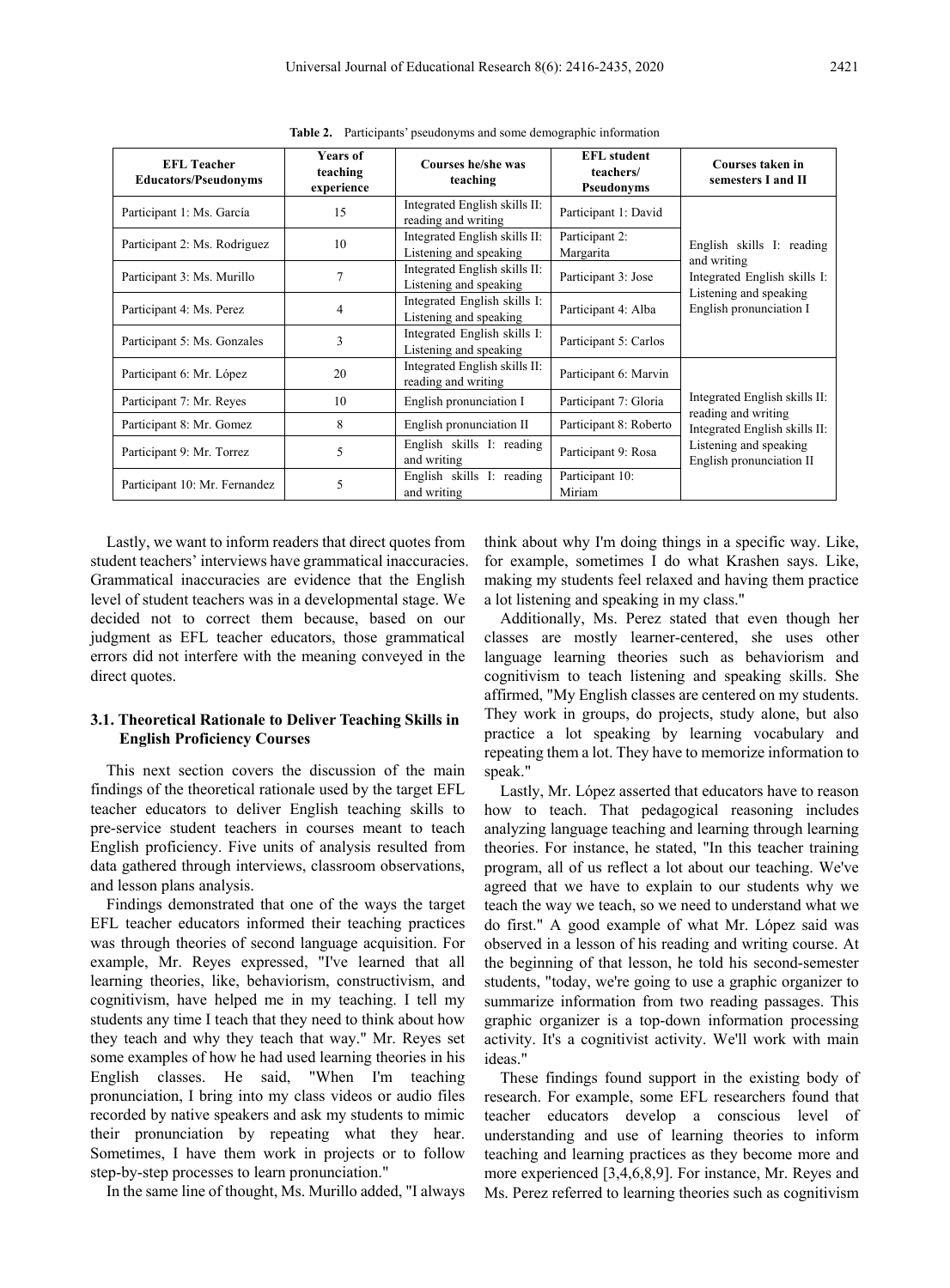[21,39,40], behaviorism [41,42], and constructivism [40,43,44,45]. Ms. Murillo referred to Krashen's [46] monitor model, the input hypothesis, and the affective filter hypothesis [46]. Lastly, Mr. López talked about cognitivist information processing theoretical principles to process general ideas in reading passages [21,47].

In short, out of those excerpts from the data, we can notice that research participants used language learning theories to inform their teaching. Among those language learning theories mentioned were constructivism [40,43,44,45], behaviorism [41,42], cognitivism [21,39,40], and some of the hypotheses of Krashen's[46] monitor model, the input hypothesis and the affective filter hypothesis. These results tell us two things. On the one hand, participants used language learning theories to inform their teaching practices. On the other hand, informants believed that there is not only one best learning theory to teach. That is, teaching may benefit from different learning theories depending on the learning situation or learning needs of students.

A second way how the chosen EFL teacher educators informed their teaching practices to help pre-service EFL student teachers develop teaching skills in English proficiency courses was through observational knowledge acquired when they were pre-service EFL student teachers. All research participants asserted that they vicariously learned some teaching strategies and activities from their professors. Then, when they taught for the first time, they retrieved part of that knowledge and used it to teach English. All of them said that at the onset of their career as EFL teachers, they informed their teaching based on observational knowledge they acquired indirectly from their professors. As they gained more EFL teaching experience, they commenced utilizing pedagogical knowledge and didactic knowledge they had been delivered in their teacher education programs. Evidence of these findings can be observed in the following excerpts from the data collected. Mr. Gomez expressed, "The first time I taught in my teaching practicum, I wasn't sure what to do. I ended up using activities that my teachers used in my English classes, like, songs, teaching with pictures, drills, and flashcards to learn vocabulary." In the same vein, Ms. García added, "I learned by observing when my teachers taught me English. When I began teaching, I remembered some strategies I saw my teachers using, so I used them too. For example, I had my students learn dialogs, word lists, and worksheets." Lastly, Mr. Fernandez stated, "Right after I graduated and went teaching, I felt like I didn't learn anything. So, I sort of replicated some of the activities my professors used. But I began to read again what I'd learned at school."

Some researchers found that what Mr. Gomez, Ms. García, and Mr. Fernandez experienced has been experienced by other novice English teachers. For example, they said that at the beginning, novice EFL teachers trust more in knowledge acquired indirectly through observation

in their teaching education programs [3, 4, 8, 9, 20]. It means that novice teachers regain power over pedagogical knowledge, learning theories, and content knowledge as they become more experienced teachers [8, 20].

Pursuing this further, research participants said that as part of professional development workshops and reflections about finding ways to impart teaching skills to their pre-service EFL student teachers, they decided to take advantage of those lived experiences regarding observational knowledge. Therefore, they agreed that they were going to make indirect observational learning into active observational learning by delivering teaching skills in courses devoted to developing English proficiency. Their motivation to use that type of knowledge in their English courses came from the lack of teaching opportunities that pre-service student teachers had in the target teacher education program. To illustrate, Ms. Gonzales said, "We learned by observing our teachers when we were learning English, so in this program, we decided to help our students learn teaching skills by explaining the strategies and activities with which we teach." Additionally, Ms. Rodriguez stated, "we decided to help students learn teaching skills while learning English. We explain all the activities we use to teach. They take notes of those activities, and then they teach once or twice every semester in each course." In the same line of thought, Mr. Torrez expressed, "we have been graduating better teachers since we began giving students opportunities to learn to teach in their English classes. We have noticed the change."

Findings revealed as well that the decision participants made to use overt observational learning to develop teaching skills in the target EFL teacher education program was informed in research about observational knowledge. For instance, Ms. García affirmed, "from research, we learned that observational learning is called apprenticeship of observation. It's something that doesn't need to be taught. But making it more active in English courses, students learn to teach. It's worked for us."

In conformity with existing research, apprenticeship of observation has been identified as an essential source of knowledge from which language teachers construct part of their teaching knowledge and skills [3, 4, 8, 9, 48, 49, 50]. To some researchers, apprenticeship of observation refers to the knowledge student teachers acquire by observing their professors teaching [3, 4, 8, 9, 48, 49]. What these researchers have found is that apprenticeship of observation does not require explicit teaching because this type of learning occurs basically by observing. However, participants in this study said that if apprenticeship of observation is done overtly, the knowledge acquired is more powerful than the knowledge student teachers may develop by merely passively observing their teachers. As we learned from the direct quotes presented above, the target EFL teacher educators turned observation learning into an overt learning process to develop teaching skills in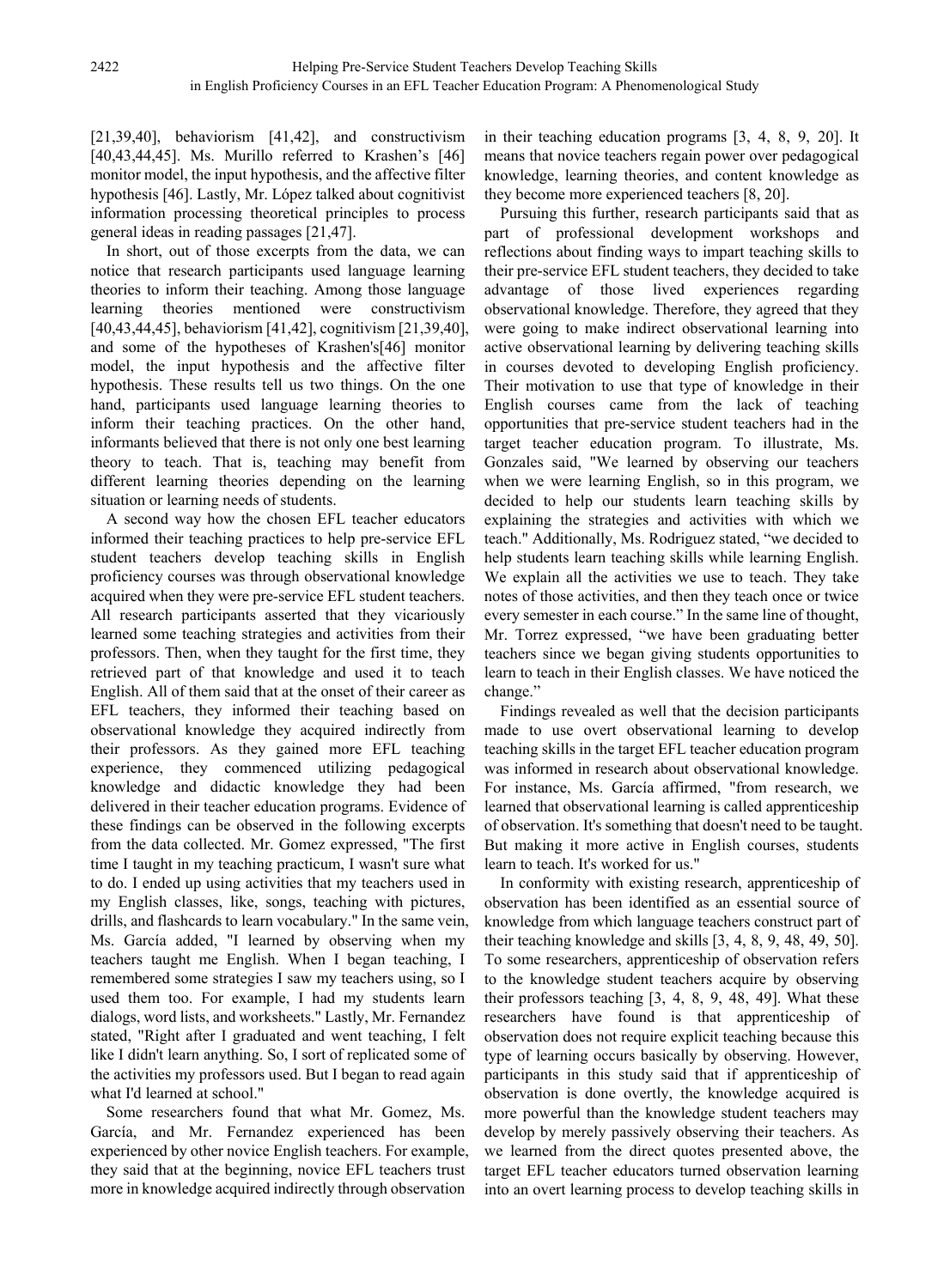courses that were designed to deliver English proficiency to pre-service EFL student teachers. The results showed that the integration of teaching skills development in English proficiency courses had helped teacher educators to prepare better English teachers in the target language teacher education program. Therefore, it appears that integrating more than one way of learning is beneficial for student teachers.

Another source of knowledge participants identified as a way to inform their theoretical rationale that motivated them to help pre-service student teachers develop teaching skills while acquiring English proficiency was what they called the integrated learning approach. According to Mr. Fernandez, in the target EFL teacher education program, they found that integrating teaching skills development in English courses helped pre-service student teachers learn to teach the English language. He stated:

Students spend two years learning English in this program, so we decided to use our time better by teaching them how to teach. We use an integrated teaching approach because students learn more skills at the same time. In every English class that students take, we explain to them the purpose of each teaching activity we use in class. They learn how those activities are used to teach. Also, we have them think about the effectiveness of those activities. If they're first semester students, sometimes we allowed them to use Spanish to write their notes or to talk about the way we teach. But little by little, they begin using English only. The most important thing is that we allow them to choose some of those activities to teach demo classes to their classmates. That way, they learn to teach. When they begin taking pedagogical courses, they are more prepared as teachers.

Debriefing what Mr. Fernandez said, we can learn that the main reasons why they deliver English teaching skills in English proficiency courses are to maximize pre-service student teachers' learning. That is, as student teachers become proficient English users, they work on acquiring teaching skills as well by learning from the way their professors teach. Another indication of integrated learning can be appreciated in the name of some of the English courses we observed. For example, based on the course syllabi, we found that courses were named as "Integrated English skills." Those courses integrated at least two macro English skills such as listening and speaking and reading and writing. In the curriculum of the target EFL teacher education program, there were ten courses with that emphasis, five integrating listening and speaking, and five integrating reading and writing skills. Pursing this further, findings from the student teachers' interviews provided some evidence to support what Mr. Fernandez expressed. To give an example, Marvin affirmed, "Teachers always said us we need put attention how they teach us. They said us all activities they use. We need write a diary with good activities to teach one or two classes. It's nice. We learn teaching and English." Even though Marvin's utterances

are not grammatically accurate yet, we can appreciate that student teachers have a clear idea of the EFL teacher educators' reasoning of fostering teaching skills development in their English courses. Marvin knows he will develop teaching skills as he learns English.

Some researchers have found that integrated learning is beneficial to language learners [51-55]. For example, integrating more than one English skill at a time when developing English proficiency may provide students with opportunities to be exposed to natural ways of learning English. That is, when people learn their first language, they do not do it through segregated skills, focusing on one single skill only. Instead, they apply all that is at their disposal. They use their senses to process bottom-up and top-down information. They listen for some time, and when ready, they speak. In academic settings, people may read and then write. Findings demonstrated that the target EFL teacher educators found a way to take advantage of English proficiency courses and overt observational knowledge to help pre-service student teachers develop teaching skills by applying the principles mentioned above.

More evidences to support the findings presented above came from document analysis data. In the analysis we conducted to lesson plans, we found that most of the target EFL teacher educators used Nation and Newton's [53] four strands integrated model to teaching English. To illustrate, in one of Ms. Rodriguez' lesson plans, when she referred to the teaching approach to teach that lesson, she wrote, "use Nation and Newton's listening and speaking teaching principles." We found that she also referred to the Common European Framework of Reference for Language Learning and Teaching (CEFR). The lesson plan indicated, "English level A2." Therefore, we can infer that the CEFR gave Ms. Rodriguez directions of the scope and sequence [15,56] of her class and Nation and Newton's[53] four strands teaching model guided her on how to teach. At the same time, those pedagogical resources were passed on to student teachers. That was what we could hear and observe from a lesson that we videotaped in Ms. Rodriguez's class. She began her lesson by telling student teachers:

Today the input for this lesson is vocabulary. You'll learn and practice some words about restaurants. Then you'll listen to a conversation in English and will do some activities using those words. As homework, you'll prepare a conversation about your favorite restaurant in this city and will do it in the next class. I'll use Nation and Newton's teaching model that I explained before teaching this lesson.

Nation and Newton's [53] English teaching model consists of four components, which they called strands. These four strands are 1) meaning-focused input, 2) meaning-focused output, 3) language-focused learning, and 4) fluency development. Out of those four strands, it appears that Ms. Rodriguez used three of them; namely, language-focused learning, to teach vocabulary about restaurants; meaning-focused input, to further practice that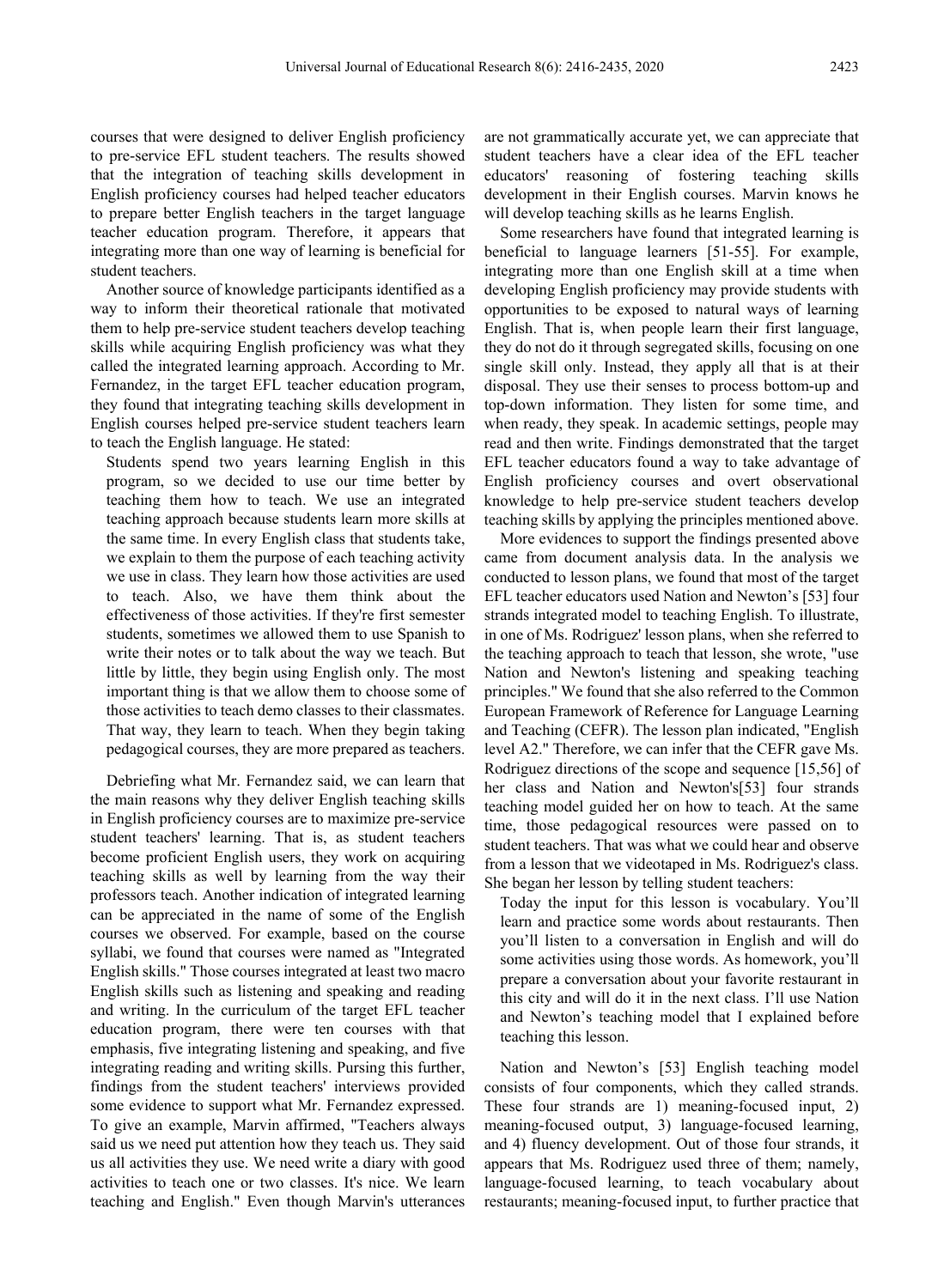vocabulary through listening to a conversation; and he used meaning-focused output, to have students create their own conversation and then perform it in class.

The last source of knowledge that research participants employed to inform their teaching practices to help pre-service EFL student teachers develop teaching skills was their lived teaching experiences with pre-service student teachers. Findings revealed that all participants concurred that understanding the knowledge, competences, and dispositions pre-service student teachers are to develop in EFL teacher education programs was a fundamental element that helped them inform the way they taught and what they taught. For instance, Ms. Murillo said, "As an educator, you need to really understand the knowledge, skills, and values that future English teachers need. That tells you what and how to teach." In the same line of thought, Mr. Torrez added, "Definitely, having a clear picture of the study plan and what it means helps us keep our teaching focused on what students need to become good English teachers." Lastly, Ms. Gonzales expressed, "Even when knowing what is expected in the curriculum, we need to look for ways to help students learn to teach. If we don't do something, students may graduate knowing about teaching, but not knowing how to teach." What these three participants said makes sense because sometimes teacher education curricula are content-driven; therefore, the teaching and learning process centers more on declarative knowledge than on practical knowledge [21]. From our experience as EFL teacher educators, we believe that there should be a balance between declarative and practical knowledge in pre-service teacher preparation programs.

According to the findings, that was the rationale behind the decision research participants made to incorporate an integrated approach focused on teaching pedagogical and didactic knowledge and skills in English courses to make a balance of what student teachers were learning. In other words, participants noticed that before imparting teaching skills in English proficiency courses, student teachers who graduated from the target teacher education program lacked teaching experience. It was found that the only time students practice declarative pedagogical knowledge was in a short practicum almost at the end of the program. To illustrate, Mr. Reyes conveyed, "I remember that some years ago, our students said many times that they didn't feel ready to teach after graduation. It was mostly because the teaching practicum in the curriculum is very short, only 60 hours." Additionally, Mr. Gomez stated, "observing the weaknesses and strengthens of the first generations of students who graduated from this program about teaching; we decided to create opportunities for them to start learning to teach as they were learning English skills. Finally, Ms. Perez said that the results of employing an integrated approach to teach English and teaching skills at the same time in English courses had worked well for them because now, when students graduate, they feel more prepared as English teachers. This excerpt exemplifies this finding, Ms. Perez expressed, "Giving students opportunities to learn to teach in their English classes has helped them a lot. When they graduate now, they show more preparation for teaching. We've seen that when observing teaching practicums and demo classes." Literature about curriculum delivery supports integrated approaches to teacher preparation. For example, Candrall [57] and Day[58] contended that curricula that deliver declarative and practical knowledge in a balanced way might provide student teachers with more opportunities to develop more robust teaching knowledge and competences.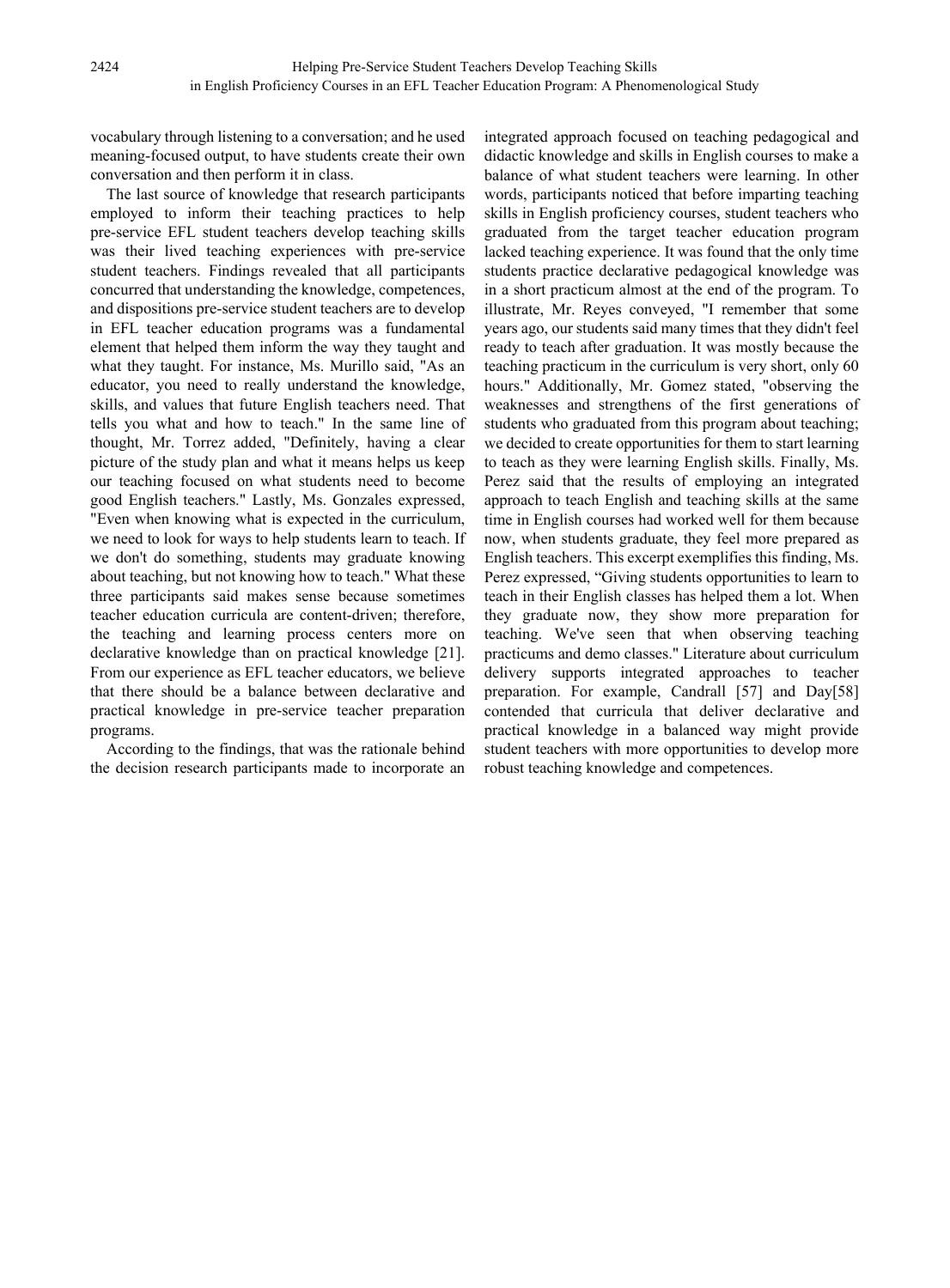

**Figure 1.** EFL teacher educators' theoretical rationale to deliver teaching skills in English proficiency courses

## **3.2. Strategies to Deliver Teaching Skills in English Proficiency Courses**

This next section addresses the strategies employed by the EFL teacher educators who participated in this study to deliver teaching skills in courses devoted to developing English proficiency. We report here a major unit of analysis that emerged from the data gathered. That unit of analysis was named teaching English skills to pre-service EFL student teachers in English proficiency courses. However, this unit of analysis entails other sub-themes embedded in it.

According to the document analysis we conducted, the curriculum of the target EFL teacher education program stated that pre-service student teachers who enter the program not knowing how to speak English had to spend the first two years of their teacher preparation learning English. The target level to develop in these two years was approximately a C2 English proficiency before taking other courses related to pedagogy, didactics, and other areas of education. The target English proficiency level was expected to be acquired in 1,216 hours of direct instruction in the EFL teacher education classroom.

In this scenario, interview findings revealed that since some generations of student teachers who graduated from this program lacked teaching skills, participants decided to help student teachers develop teaching skills by setting themselves as teaching models. That is, they decided to make passive observational learning, commonly referred to in the literature as vicarious learning [59,60] or as apprenticeship of observation [48-50], an active way of learning in the classroom. In general, this study demonstrated that the research participants turned observational learning into an active learning strategy to foster the development of teaching skills in English proficiency courses.

Figure 2 shows seven steps that the target EFL teacher educators followed to help student teachers grow teaching skills in English courses. The following excerpts from the data illustrate these seven steps of active observation learning.

#### Mr. López expressed:

When I'm teaching, I act as a role model. I like to have my students keep a pedagogical diary in which they can take notes, think about those notes, write about some teaching activities and strategies I use, say which of those activities they would use and why. I always tell them that I learned many things from watching my professors. I call their attention to see how I teach. I like to explain each activity I use at the beginning of each class. Out of all the activities or strategies I use, my students have to write down at least one of them, the one they like most. I ask them to write a short paragraph saying why they like it, what they would change, and how they would use it. Also, I allow them to discuss in groups what they write in their diaries. Twice a semester, they have to teach demo two demo classes using some of those strategies. We have found this way of teaching very good for students to learn some teaching skills while they learn English.

#### As well, Mr. Gomez added:

My students know that they have to observe how I teach English pronunciation. Like, for example, they observe me and take notes of the strategies and methodologies I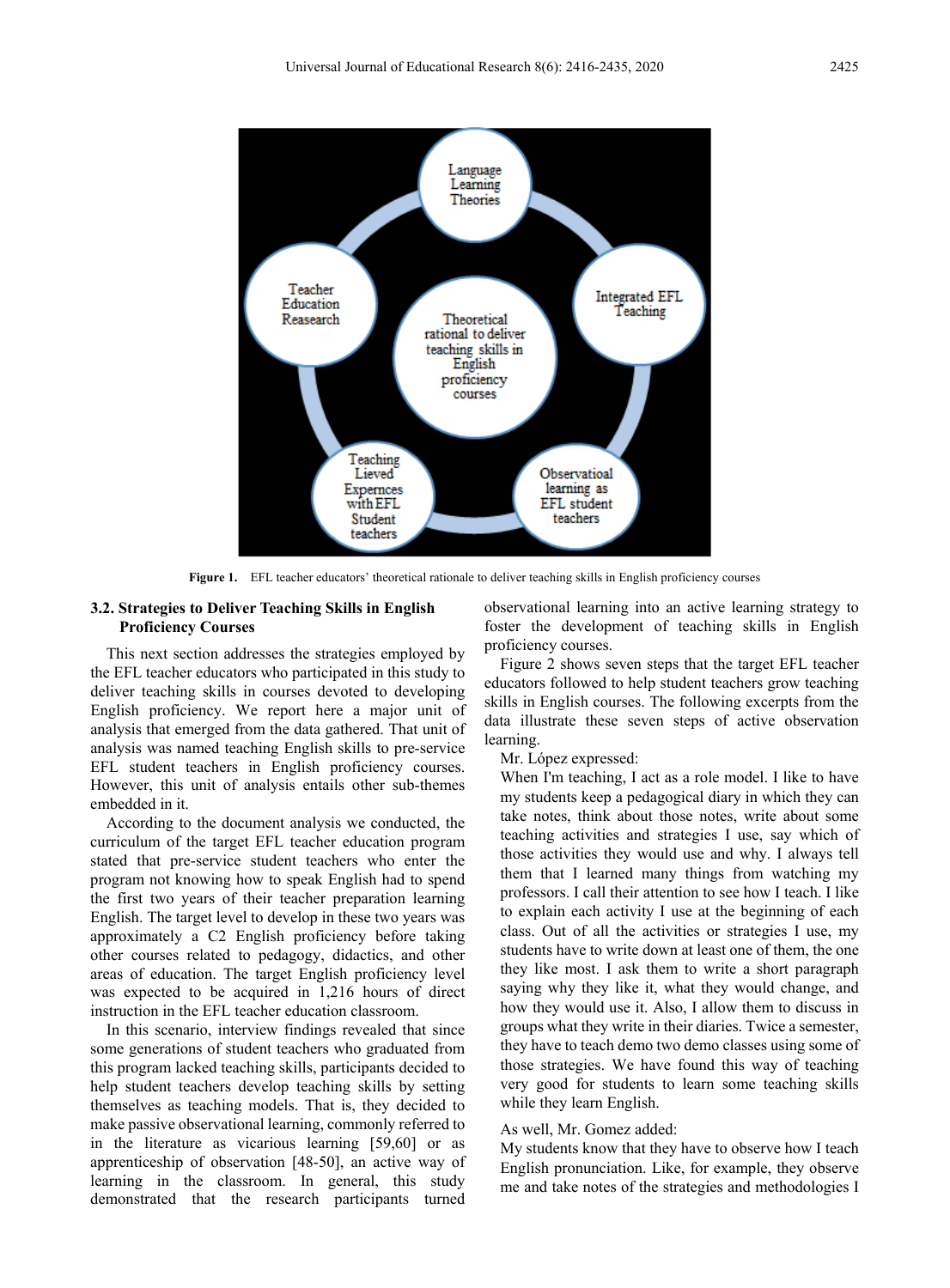use. In this program, we teach our students from the very beginning to create a diary about teaching strategies. They use it when they have to teach their two demo classes in each English course. We do this to teach English skills. In the past, some students said their teaching skills were not strong. So, we decided to use our English courses to help our students learn some teaching knowledge. So by the time they begin taking more advanced courses, they already know some teaching skills. I also ask my students to think about how they would use the activities I use to teach them pronunciation. Some of them have great ideas. And they show it when teaching their demo classes. We like to teach this way. Students learn from us, and we learn from them too.

#### In the same vein, Ms. García said:

In my reading and writing class, I have my students write what we have called 'pedagogical diary.' They know what that is when they take my class. They learn about it in their first English courses they take in the first semester. Basically, students listen to my pedagogical explanation of the strategies and methodologies I use to teach, observe me, take notes, think individually about their notes, participate in group discussions, and then in groups prepare and give two demo classes to teach their classmates reading or writing skills. I provide feedback and support in the discussions and classes.

Lastly, Mr. Fernandez stated, "sometimes, some students come to me and say they have learned a lot the way I teach. I always explain to them each activity I use, like, the steps, the procedures, the purpose of the activity, and when it could be used." Additionally, he added, "Over the years, we've seen that incorporating teaching skills in English courses was a good decision. Students learn some teaching skills little by little as they learn English."

In short, as exemplified in the previous direct quotes, findings demonstrated that participants followed seven steps to impart teaching skills to pre-service student teachers in English proficiency courses. First, they provided an elucidation of the target teaching and learning strategies they were going to employ to teach their English classes. Second, they implemented those strategies. Third, students actively observed the implementation of the target strategies as their professors taught them English. Fourth, student teachers used what participants called 'pedagogical diaries' to keep records of those strategies or activities they considered more useful for their future teaching in demo classes. Fifth, students were given some time to reflect individually on the teaching strategies used by their professors. Sixth, students were given some time to discuss in groups the weakness and strengths of the strategies used. Lastly, twice a semester, student teachers used some of those strategies in demo classes they taught in their English courses. Figure 2 summarizes these stages.



**Figure 2.** Developing teaching skills through active observation learning in the EFL teacher education classroom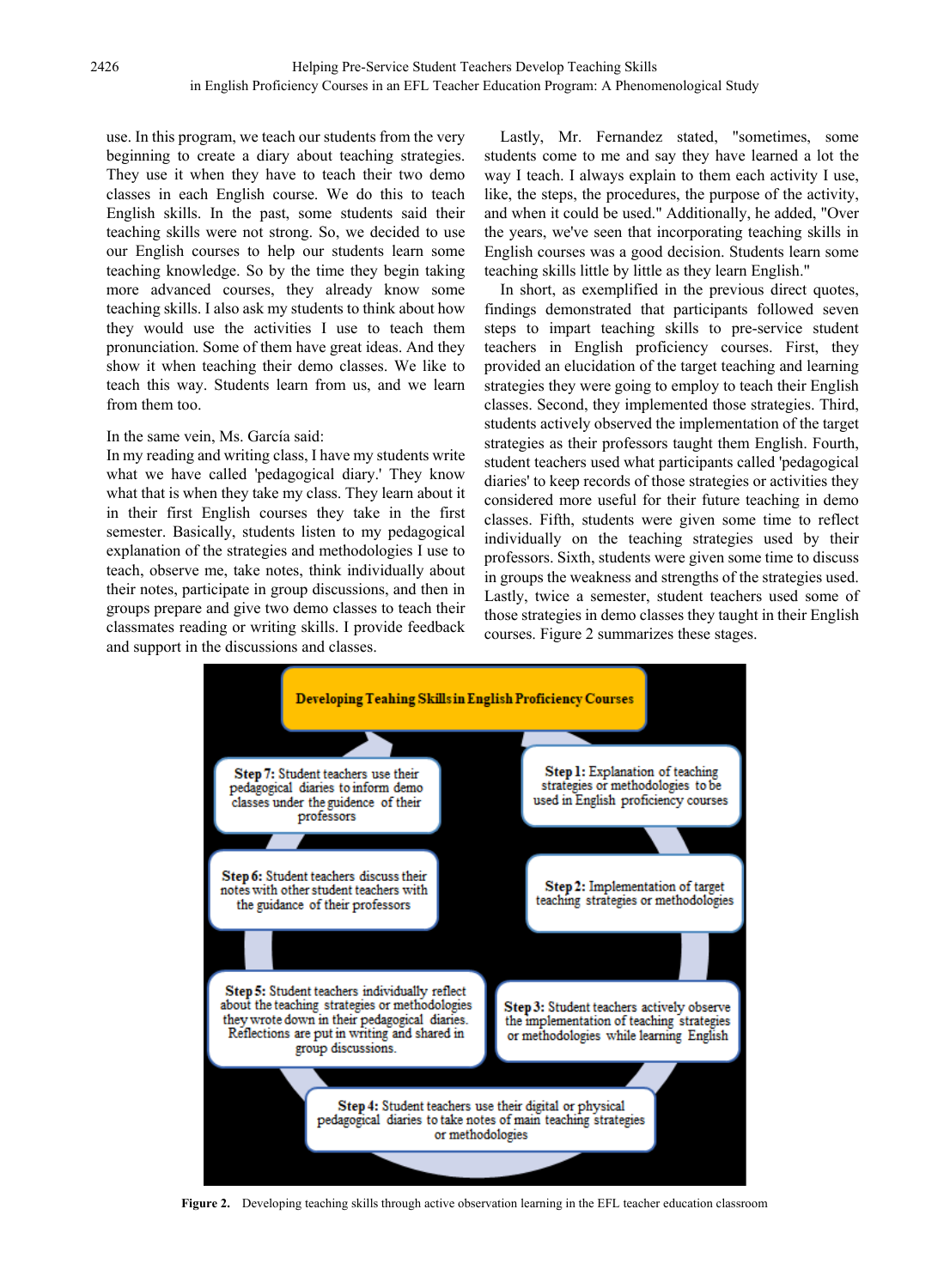Classroom observation data further supported the interview findings above. Figure 3 below exemplifies the integrated approach the target participants employed to help student teachers develop EFL teaching skills in courses devoted to teaching English proficiency. The picture was taken in Mr. Gomez's pronunciation class.

Topic: Vowel pronunciation<br>Strategy 1: Minimal pairs<br>Step 2: Model the pronunciation 2) Seal-Sit-Set<br>Step 2: Model the pronunciation 2) Meat-mitt-met.<br>Step 3: Have students repeat 3) beat-bit-bet<br>after you Step 4: Make sure words are 5) bead-bid-bed Step 5: Correct students errors

**Figure 3.** Evidence of how participants integrated pedagogical knowledge development in English courses

For example, in Mr. Gomez's pronunciation class, we observed that he devoted ten to fifteen minutes of his two-hour class to explain the teaching and learning activities he was going to use. As can be appreciated in Figure 3 above, he provided students a step-by-step elucidation of the procedures of the target teaching strategies, in this very case, using minimal pairs to teach three English vowel sounds, namely, /i/ as is 's*ea*t', /ɪ/ as is 's*i*t', and /ɛ/ as is 's*e*t'. As well, Mr. Gomez explained the purpose of using minimal pairs to help students develop pronunciation skills. As the explanation was given, students asked questions and took notes about what Mr. Gomez was saying. After the pedagogical elucidation, Mr. Gomez proceeded to apply the teaching strategy "minimal pairs' to teach the target vowel sounds to his students. By the end of the class, Mr. Gomez gave students about five minutes to organize their notes. He added a final comment reminding students to get ready to share their insights about his teaching in the next class.

After Mr. Gomez's pronunciation class finished, we conducted a short follow-up interview with Mr. Gomez. The follow-up interview with Mr. Gomez was to find out more about the theoretical rationale Mr. Gomez used in his class. As researchers and EFL teacher educators, we observed that the pedagogical explanation Mr. Gomez gave to students revealed only some of the theoretical pedagogical knowledge Mr. Gomez had. That is, based on observational data, we thought there should be something more in-depth in terms of theoretical knowledge that was not conveyed to student teachers in that specific pronunciation lesson; therefore, we thought it would be interesting to examine what that theoretical rationale was and why it was not shared with student teachers.

Consequently, we asked Mr. Gomez whether or not he considered the pedagogical and didactic elucidation given to students was deep enough, theoretically speaking. He responded that the pedagogical explanation he provided was adapted to the level of pedagogical understanding of student teachers. To illustrate, Mr. Gomez stated:

As you could see, what I told students about how to use minimal pairs to teach pronunciation was just basic teaching tips. They're second-semester students. Even though we want them to learn how to teach while they learn English, we do it little by little. Later, in the program, they'll learn go deeper in analyzing L2 learning theories.

Further, to continue with the interview, we related to the target EFL teacher education curriculum and said to Mr. Gomez, "the curriculum states that student teachers take the course 'Second language learning theories' in the fifth semester." How would pedagogical explanations be different if they were given to fifth-semester student teachers? He responded:

Well, in that case, the whole picture changes. I've taught that class a couple of times. I've found that bringing cases to be discussed and analyzed helps students internalize learning theories. Sometimes, I bring pictures and videos to explain how English is learned. Sometimes, those pictures and videos are taken in my own classes. We try to make student learning meaningful and applied to their own realities. So, if that explanation I gave today was for fifth-semester students, I would've mentioned the learning theories that were behind my explanation.

We asked again. What do you mean by that? Mr. Gomez replied:

For example, I would've guided my students to learn that there were two main learning theories behind the minimal pairs teaching activity. Like, for example, cognitivism and behaviorism. Why cognitivism? Because I presented some steps about how to use minimal pairs to teach the three sounds of the lesson. First, I wrote five simple steps to follow. The steps were ordered logically. But now that I think better, I think step four would've been put second. But, you know, we learn every day. I'll tell my students about that next class. Also, cognitivism was used because the input given to students was expected to be memorized, and little by little, students will start using it naturally. So, when teaching, I think about previous knowledge my students have to help them learn better. Like in the case of today's lesson, students learned how to pronounce each of the three vowel sounds, practice the pronunciation, and little by little, they will pronounce those sounds in other words in other contexts. Now, behaviorism was used too. I used audio-lingual principles. I had students repeat until I thought they've learned the pronunciation of the words I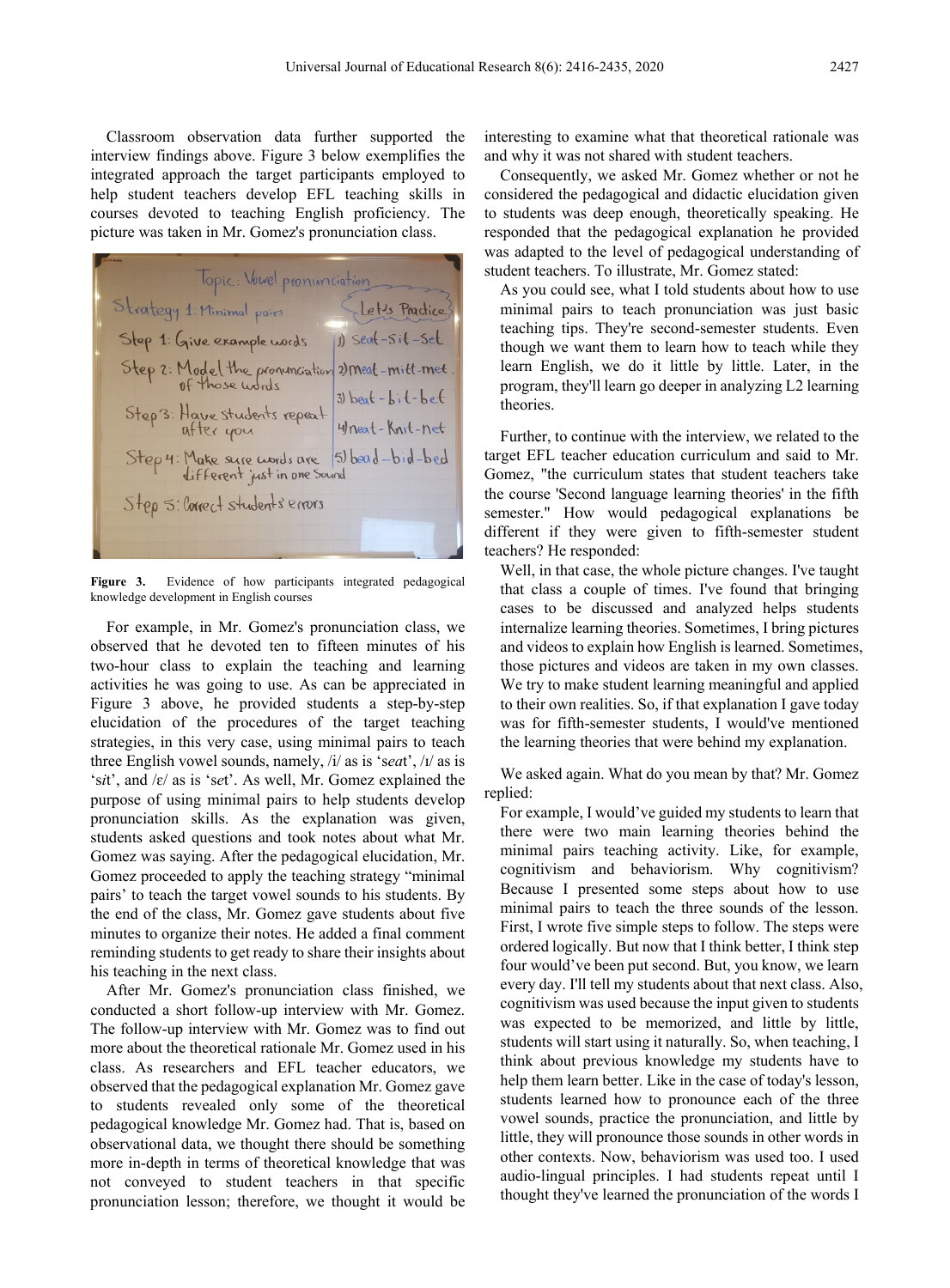wrote on the board. I corrected their errors too. As you saw, I did it by correcting errors directly. The idea was that they learn a clear pronunciation of those sounds. That's important. So, going back to your question, that's how I would help students to think about the theories we use to teach English. It's easier now because students learn some teaching skills before taking learning theories. So we use their knowledge as a departing point to analyze how we learn English.

These direct quotes from the data revealed that the level of pedagogical knowledge and reasoning that student teachers acquire in courses devoted to developing English proficiency is less deep than the pedagogical reasoning acquired in more advanced pedagogical courses such as "Second language learning theories." Mr. Gomez exemplified this fact as he elucidated how cognitivism and behaviorism informed his pedagogical and didactical reasoning. Further, it seems that Mr. Gomez valued a lot the work of short term and long term memory. On the one hand, he used a behaviorist perspective to teach English pronunciation [39,40,61]. He focused on repetition, imitation, behavior formation, and error correction to help students ameliorate their English pronunciation until they develop an intelligible level of pronunciation [39,40,61]. In some way, Mr. Gomez also used the noticing principle of information processing to correct students' pronunciation errors. During the classroom observation, we noticed that he would address error correct at the moment they occur [62]. We observed that there were some instances that students would correct themselves. It appears that that happened as a behavior learned as a result of Mr. Gomez's error correction way.

On the other hand, Mr. Gomez utilized a cognitivist perspective to elucidate the logic of how he presented the target language input. For example, he mentioned three steps, namely, "students learned how to pronounce each of the three vowel sounds, practice the pronunciation, and little by little they will pronounce those sounds in other words in other contexts." Based on information processing theories, step one correspond to the cognitive stage of learning, which has to do with the procedural elucidation teachers provide to carry out a task, in this very case, the pronunciation of the vowels /i/, /ɪ/, and /ɛ/ [21,63]. Step two corresponds to the associative stage of learning, which deals with practicing the target language input [21,63]. Finally, step three corresponds to the autonomous stage of language learning in which learners are expected to produce the target input automatically by retrieving it from the long term memory and applying it when necessary [21,63].

Additionally, the collected more evidence of pedagogical dairies by asking Roberto to share with us the part of his pedagogical model that contained the notes he took in Mr. Gomez's pronunciation lesson. We did this to corroborate whether or not student teachers kept a pedagogical journal as revealed by findings from

interviews to the target EFL teacher educators. Therefore, after we interviewed Mr. Gomez, we asked Roberto to let us take a picture of the part of his pedagogical diary where he had taken the notes corresponding to Mr. Gomez's pronunciation class we observed. Since he was keeping a digital diary, he shared it with us as a Word file via email. Table 3 displays an excerpt from Roberto's pedagogical diary about the minimal pairs teaching strategy. This piece of data confirms that student teachers used a pedagogical diary to write down and reflect on teaching activities and strategies used by the target EFL teacher educators where this study took place. Grammar errors and sentence structure errors were kept as in the original data. That is an indicator Roberto's English proficiency level is a developmental stage yet. That makes perfect sense because Mr. Gomez's pronunciation class was considered an A2 level class.

**Table 3.** Excerpt from a pedagogical diary created by a research participant

| <b>Class Notes</b>                                                       |
|--------------------------------------------------------------------------|
| <b>Course:</b> English Pronunciation II                                  |
| Topic: Vowel pronunciation Teaching strategy: Minimal pairs              |
| The teacher say minimal pairs are five steps, he write in the            |
| whiteboard                                                               |
| He say this activity is to make difference of sounds                     |
| Step $1 - Give example words$                                            |
| Step $2$ – Model the pronunciation of those words                        |
| Step 3 - Have students repeat after you                                  |
| Step 4 – Make sure words are different just in one sound                 |
| Step $5$ – Correct students' errors                                      |
| Content                                                                  |
| Seat- sit-set -- Meat-mitt-met -- Beat-bit-bet -- Neat-knit-net --       |
| Bead-bid-bed                                                             |
| The teacher say all the words -- We say all the words -- Repeat many     |
| times                                                                    |
| The teacher help we -- We practice by groups and in one                  |
| My reflection                                                            |
| I like this strategy, It's good. Steps are easy, Students practice a lot |
| pronunciation. They speak English like the teacher. I think it's good    |
| to give the meaning in Spanish of the words. Students learn the          |
| pronunciation and understand the words too. But how to choose the        |
| words? I think it is hard that. Maybe I use a dictionary.                |
| <b>Should I use it or not in my demo classes?</b> Yes, because it's good |
| Question to talk in the group: How to choose words with the              |
| sounds?                                                                  |
| My answer: use a dictionary                                              |

# **3.3. How Did Participants Define a Pedagogical Diary?**

As illustrated by findings previously presented, one of the main components employed by the target EFL teacher educators to help student teachers build teaching skills in English proficiency courses was what they called "pedagogical diary." But what is a pedagogical diary in the first place? In this next section, we present an illustration of how participants defined a pedagogical diary.

According to participants, a pedagogical diary is a digital or physical record pre-service EFL student teachers kept of teaching activities and strategies EFL teacher educators used to teach English proficiency competences. Pedagogical diaries, according to findings, were used for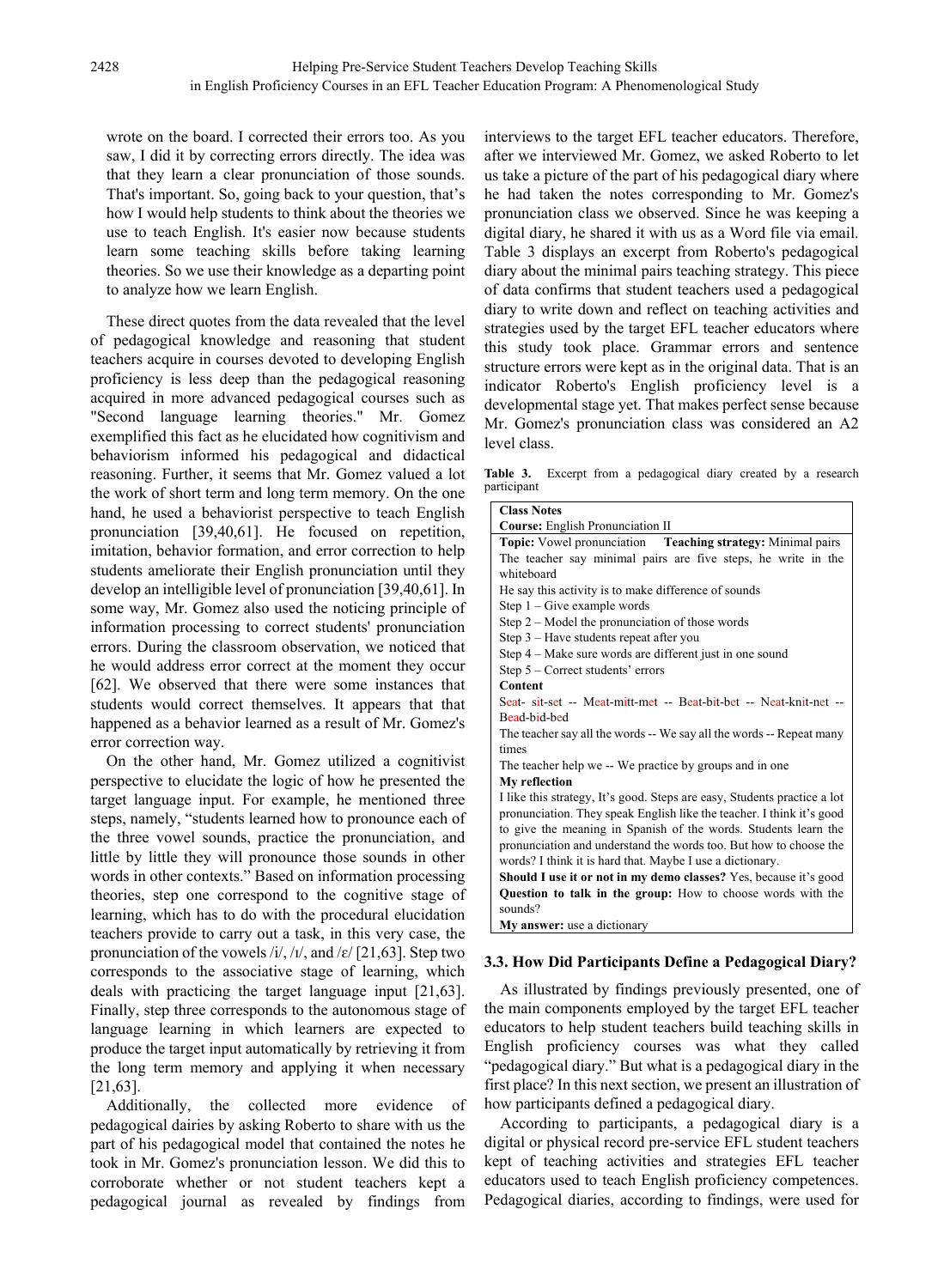student teachers to construct pedagogical knowledge and teaching skills as they were acquiring English proficiency competences. These findings can be exemplified in this direct quote from Ms. Murillo's interview data as she affirmed, "a pedagogical diary is a physical notebook or a digital word document that our students to create with teaching activities or teaching strategies we use to teach English skills. The idea is for them to learn to teach, as well." Another element that contributed to the development of pedagogical knowledge was that students had to reflect on the notes they took in their pedagogical diaries. In this regard, Ms. Rodriguez said, "my students have to think about what they write in their diaries critically. They have to say why they think an activity or strategy was good or bad. And say why they would use it or not".

Pursuing this further, in the classroom observations we conducted, we found that student teachers in each English course had either a notebook or digital file in which they wrote about teaching activities and strategies used by their professors. Further, Margarita and David, two of the student teachers who participated in this study, said that it was their first semester in the target teacher education program and that their English professors had had them create a pedagogical diary to construct teaching knowledge and skills by writing and reflecting on how their professors taught. They also asserted that they had to teach two times that semester in each English class. To illustrate, Margarita expressed, "my teachers said me to use my computer or a notebook. I put activities I like. My teacher teach. It's good. I say in Spanish if I like the activities. We talk with other students. We teach two little classes in groups in my courses." Additionally, David said, "in English class, we learn English, and we teach too. We write notes of the activities teachers use with us. I like. I learn teaching and English. My diary is in my computer. It's hard but good." We would like to highlight that grammatical errors in students' utterances were not fixed; that is, we decided to present the direct quotes as found in the data because that was an indication that students' English level was in a developmental stage. To be consistent with our research method, phenomenology, presenting the direct quotes as they emerged from the data was a way to give voices to our participants.

As for research to support these findings, we did not find any studies that addressed and used the term 'pedagogical diary' as an active apprenticeship of observation learning strategy. However, if passive observational learning is a useful source to inform pedagogical and didactic practices of novice teachers [48-50], we agree with the findings of this study, which revealed that active observational learning recorded in a pedagogical diary might also help to in-service teachers to learn to teach. It is because EFL student teachers make passive observational knowledge from observing their English teachers teaching an active process by keeping records of strategies and teaching

activities, by reflecting on those teaching strategies and activities, and by implanting them in demo classes.

#### **3.4. Steps to Create a Pedagogical Diary**

This next section covers the steps student teachers followed in writing a pedagogical diary. Findings revealed that there were five steps to create a pedagogical diary. First, student teachers had to select either to create a digital or physical diary. Second, they had to pay attention to pedagogical explanations provided about their English teachers regarding their teaching, observe them while teaching, and write down procedures and purpose of teaching activities and strategies used to teach English communication skills. Third, they had to put in writing their reflections about teaching strategies they liked most. Fourth, they had to discuss in groups their notes and reflections. Lastly, after group discussion, student teachers had to reflect again individually and write whether or not they would use those teaching activities or strategies in their demo classes. Figure 4 summarizes these steps.

Direct quotes from the data illustrate these findings. For instance, Ms. García affirmed:

The pedagogical diaries pretty much follow these steps. If the students are first semester students, they are taught how to create a pedagogical diary, either using a computer or using a notebook. Then, students are advised to pay attention carefully to the explanations English teachers give about the strategies they use to teach English skills. They also told to take notes about teaching activities. The ones they like most. Then, they need to think about the effectiveness of teaching activities. If their English is not that good, they can write in Spanish. But they are encouraged to use English as much as they can. If they can say just one word in English, then we ask them to use it. What we look for is for them to learn English and get some knowledge about teaching. We also give students opportunities to discuss their notes in groups and to teach demo classes.

Additionally, Mr. Fernandez said, "students take notes, get into groups to discuss and share ideas about their notes, say why they think an activity is good or not; say if they would use certain activities; and if possible, say what they would change." Some language researchers and educators partially supported these findings as they said that one way to construct reflective teaching skills is by using written accounts and self-reflection of experiences [64-66]. As for this study, the types of experiences that student teachers were keeping on records using pedagogical diaries were teaching experiences they observed from their professors, which was expected to help them accrue pedagogical and didactic knowledge as they were learning English communication skills.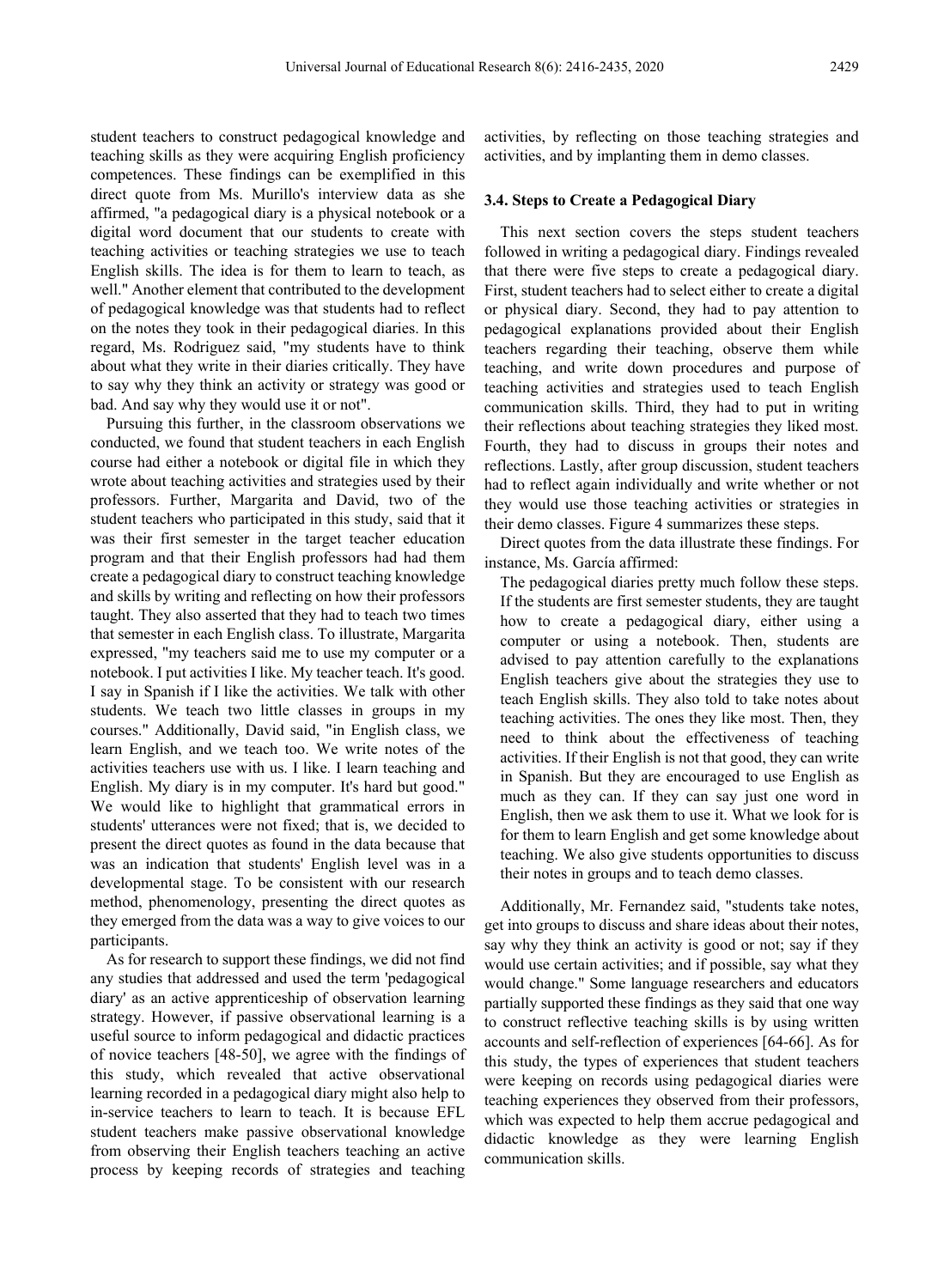

**Figure 4.** Steps to create a pedagogical diary to construct English skills in pre-service EFL teacher education programs

#### **3.5. Purpose of Creating Pedagogical Diaries**

This section addresses the purposes why pedagogical diaries were chosen as a tool for student teachers to build pedagogical knowledge and accrue teaching skills at the same time they learned English communication skills in the target EFL teacher education where this study took place. Mr. Reyes, for example, said, "Basically, a pedagogical diary allows students to acquire knowledge about how to teach English. At the same time, they practice writing in English. Regarding this matter, Ms. Perez added, "I haven't done research about this, but pedagogical diaries help students practice their English writing and vocabulary learning. They learn to think like teachers, too. I've seen some students use their pedagogical diaries even when they do their practicum.

Pursuing this further, student teachers concurred with what EFL teacher educators said regarding the purposes of creating pedagogical diaries to develop pedagogical and didactic knowledge. According to findings from interviews with student teachers, student teachers stated that pedagogical diaries allowed them to grow pedagogical knowledge and further practice English skills such as writing, grammar, and vocabulary development. For instance, José expressed, "In my diary, I practice to write English, vocabulary too. Of course, I learn activities to teach English." In the same vein, Alba added, "We write diaries to learn teaching activities. But we practice English too. Finally, Carlos said, "Diaries are good. We learn vocabulary, grammar, and writing. But we write about activities we practice in demo classes." Figure 5 summarizes the primary purposes of employing pedagogical diaries to help student teachers construct pedagogical knowledge and teaching skills.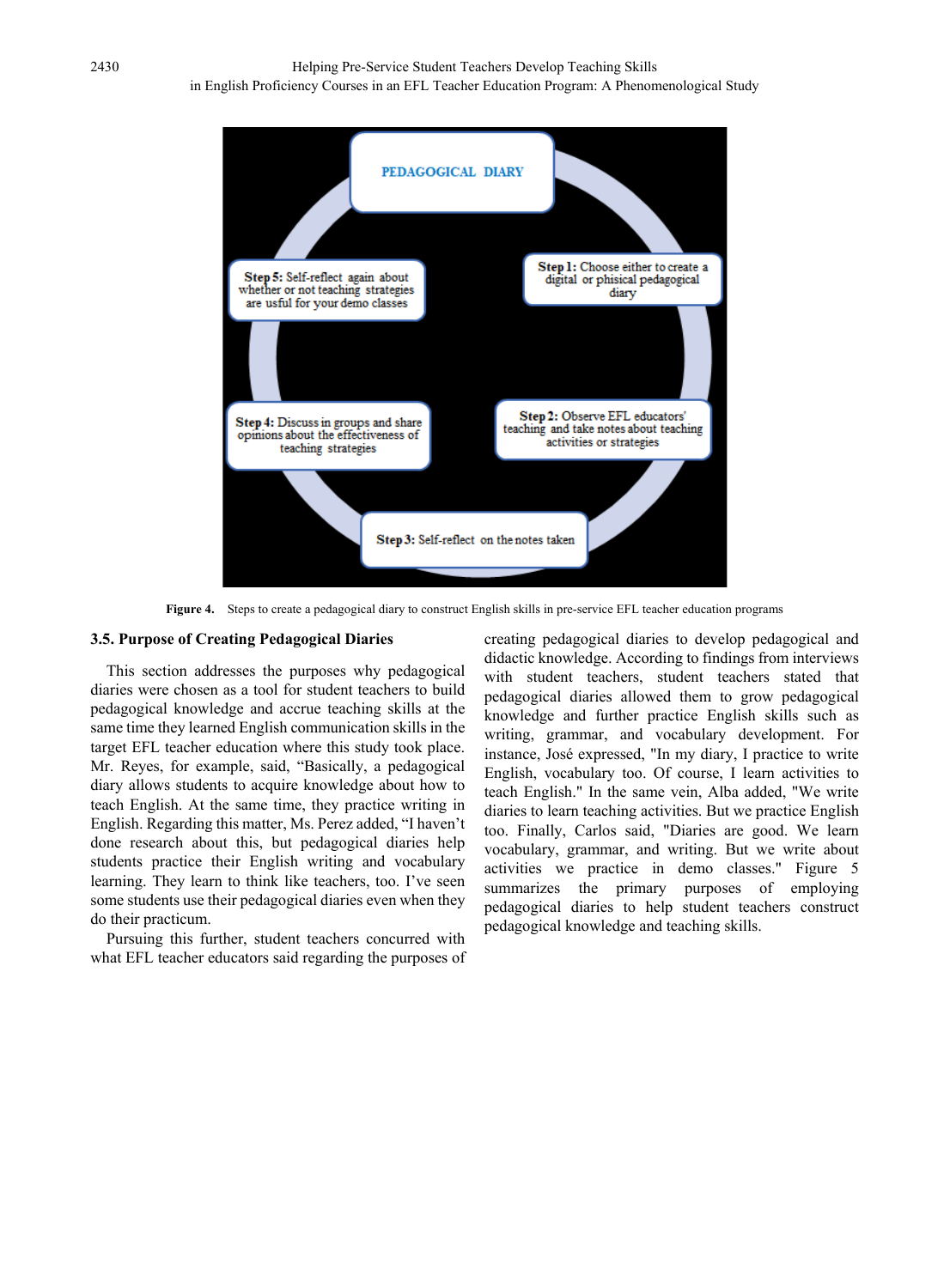

**Figure 5.** Use of pedagogical diaries

## **3.6. Benefits of Delivering Teaching Skills in English Proficiency Courses**

The last research question that guided this qualitative phenomenological study had to do with the benefits pre-service student teachers obtained from teaching skills delivery in English proficiency courses in the target EFL teacher education program. According to findings, teacher educators and student teachers identified six main benefits from the integration of pedagogical knowledge and teaching skills development in courses devoted mainly to English proficiency acquisition. One of these benefits was the development of pedagogical knowledge. Findings revealed that this knowledge was accumulated as EFL teacher educators provided pedagogical elucidations of the teaching strategies and activities they utilized to teach English. To illustrate, Mr. López said, "Our student teachers acquire pedagogical knowledge as we explain theoretically the teaching and learning strategies we use to teach English." Similarly, Gloria, a first-semester student teacher, expressed, "In English courses, I learn English and about teaching." However, the level of the theoretical pedagogical explanations is adapted to the students' learning level. In other words, even though pedagogical and teaching skills are one of the primary goal teacher educators seek to develop in English courses besides English skills development, this knowledge is tackled step by step: it is strongly stressed when student teachers begin taking pedagogical and didactic courses. As illustrated previously, Mr. Gomez said, "Even though we want them to learn how to teach while they learn English, we do it little by little. Later, in the program, they'll learn go deeper in analyzing L2 learning theories."

A second benefit student teachers had as a result of the integration of teaching skills in English proficiency courses

was the construction of teaching skills. According to the findings, this type of knowledge was built in two ways. First, student teachers observed their teachers applying teaching strategies and teaching activities to teach English; for instance, the minimal pairs strategy used by Mr. Gomez to teach English pronunciation. Second, student teachers acquired teaching skills as they implemented some of the teaching strategies and activities in demo classes. That is, to accomplish this goal, student teachers were required to teach twice each semester by applying teaching strategies used first by their professors in English classes. As a result of teaching demo classes, student teachers also grew lesson planning knowledge, classroom management knowledge, and time management knowledge. To illustrate, Mr. Torrez affirmed, "Besides learning English, students learn teaching skills. They observed us teaching English, use their pedagogical diary to record teaching strategies, and later use them to teach English to their classmates." In the same line of thought, Rosa, a first-semester student teacher, asserted, "we learn teach in English class. We see teachers when teach. And we teach two times in every English course." Research supported these findings as it has been found that teaching experience at any level is constructed as a novice, and experienced teachers start teaching and reflecting in their teaching practices [5, 6, 9, 10, 20].

The third benefit student teachers obtained from the integration of teaching skills in English proficiency courses was the construction of content knowledge. The results of this study showed that this type of knowledge was developed as students had to learn some components relating to the English language such as grammar, vocabulary, pronunciation, reading skills, and writing skills. For instance, Mr. Fernandez stressed, "We've seen that students benefit from this way of teaching by improving their knowledge of grammar, pronunciation,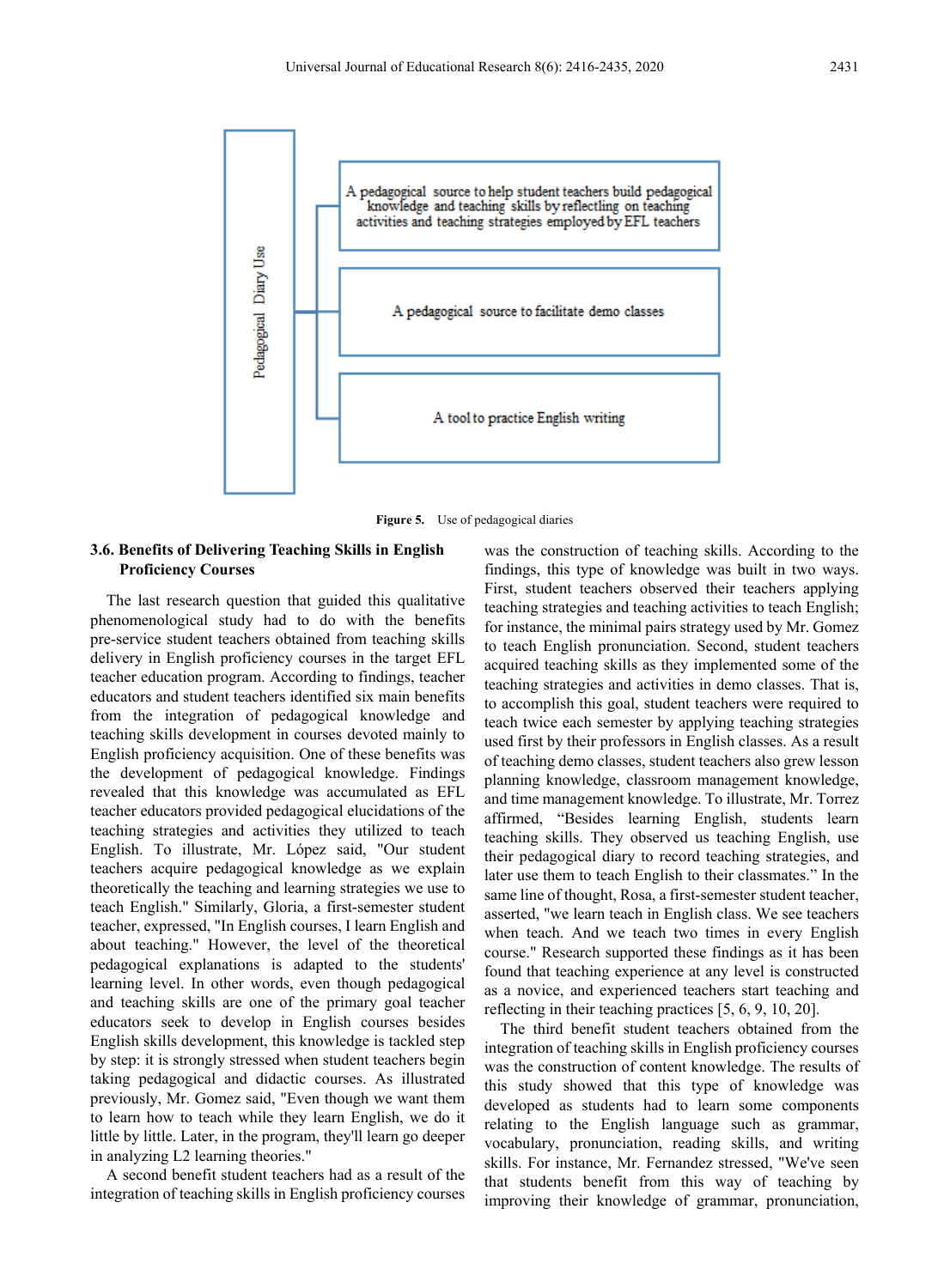and vocabulary because they study and learn better what they teach in demo classes." In support of what Mr. Fernandez conveyed, Marvin, a second-semester student, expressed, "I like demo classes. I learn more vocabulary, practice my grammar and pronunciation, and speaking. I learn to create lessons too." Researchers and educators found that content knowledge of English courses such as grammar, vocabulary, pronunciation, writing, and reading develops as English teachers become more and more experienced teachers because it is expected that if teachers do not know the content they will teach, they will learn that content before teaching it [5, 6, 9, 10].

Self-confidence growing as future teachers was another benefit student teachers obtained from the delivery of teaching knowledge and skills in English proficiency courses. The findings indicated that as student teachers begin teaching demo classes, their confidence to teach also grows. It is because pre-service student teachers accrue content knowledge, pedagogical knowledge, knowledge of their classmates, and knowledge of teaching. At the begin student teachers feel nervous when they teach demo classes for the first time; however, as they advanced from one semester to the other, they gain more confidence to teach English in demo classes. For example, Miriam, a first-semester student, said, "Demo classes are good, but I'm nervous teaching. This is my first semester, I teach one time before in this class." Further, Margarita and José, a second-semester student, supported these findings. Margarita stated, "Demo classes were difficult last semester, but now I think is easy. Not easy, easy, but more easy. Additionally, José expressed, "I feel more relax now teaching. I kind of know how do it now. I speak better and know more English." Furthermore, results indicated that self-teaching efficacy has to do with the support student teachers receive from their professors. To illustrate Alba said, "my teacher help we much. She help we with activities and English." In the same vein, Rosa added, "our teachers are good, nice. They said us how teach English. When I no understand a activity, I ask they." According to some researchers, confidence towards teaching English is gained as novice teachers construct teaching experience, mostly when teaching experiences are successful [3,4,8]. Further, it has been found that self-efficacy in academic settings is related to positive or negative lived experiences [67-69]. In this regard, we assumed that student teachers might have accumulated positive experiences when teaching their demo classes and when receiving feedback from their professors.

As well, oral English skills development was another benefit student teachers obtained from the delivery of teaching knowledge and skills in English proficiency courses. We found that the integrated approach to teaching English and teaching skills at the same time encourages students to practice productive oral English skills when students participate in group discussions about teaching strategies and when delivering demo classes. That is, the

fact that students have to use English as a means of instruction when teaching their demo lessons makes student teachers improve their English speaking level. To exemplify, Ms. Gonzales affirmed, "Demo classes are great opportunities for students to practice their English speaking. Since they want to show their classmates that they are well-prepared, they practice a lot before and during the demo class. David, a second-semester student, agreed with Ms. Gonzales as he stated, "demo lessons push me to speak better. I practice a lot before my lesson. I do my best in my lesson." These findings found support in the literature as well as it has been found that the more you practice a language skill such as speaking, the better you become at it [6,53]. Of course, Nation and Newton [53] said that the conditions for language skill development need to be created; otherwise, if the conditions are adverse to learners, the target skills may not be developed. In the case of this study, it seems that student teachers were offered the conditions they needed to grow both oral English skills as well as teaching skills.

The last benefit student teachers receive as a result of using an integrated approach to teaching English and pedagogical knowledge in English proficiency courses is the fact that pedagogical diaries developed by student teachers are used as pedagogical and didactic sources for future teaching. To illustrate, Ms. Murillo said, "Students use pedagogical diaries not only for demo classes but also in their practicum. Some of them even use them when they just begin teaching in schools. Mr. López also asserted, "In practicums, I've seen that my students use their pedagogical diaries to look for activities they could use to teach their students. Further, student teachers confirmed this finding. They said that some of their classmates who graduated from the same program used their pedagogical diaries to teach in their teaching practicum and in the schools where they obtained their first teaching jobs. For instance, Miriam expressed, "my friend got a job in a school. She no have books. So, she use her diaries. She copy activities for students." Additionally, Marvin stated, "my friend from the tenth semester use his diaries in other classes, like the practicum. I think I will use my too." Even though current research did not mention pedagogical diaries as a source of pedagogical knowledge construction or as a source to inform teaching, research has found that teachers tend to revisit teaching materials to reuse them in other teaching settings and situations [3,4, 6].

In short, findings demonstrated that not only teaching pedagogical knowledge and teaching skills can be developed by using an integrated approach to deliver teaching English skills and English teaching skills in courses devoted to developing English proficiency, but student teachers can build other types of knowledge as well. For example, student teachers may gain some knowledge about time and classroom management. Demo classes provide students opportunities to practice further English skills such as speaking, vocabulary development, fluency,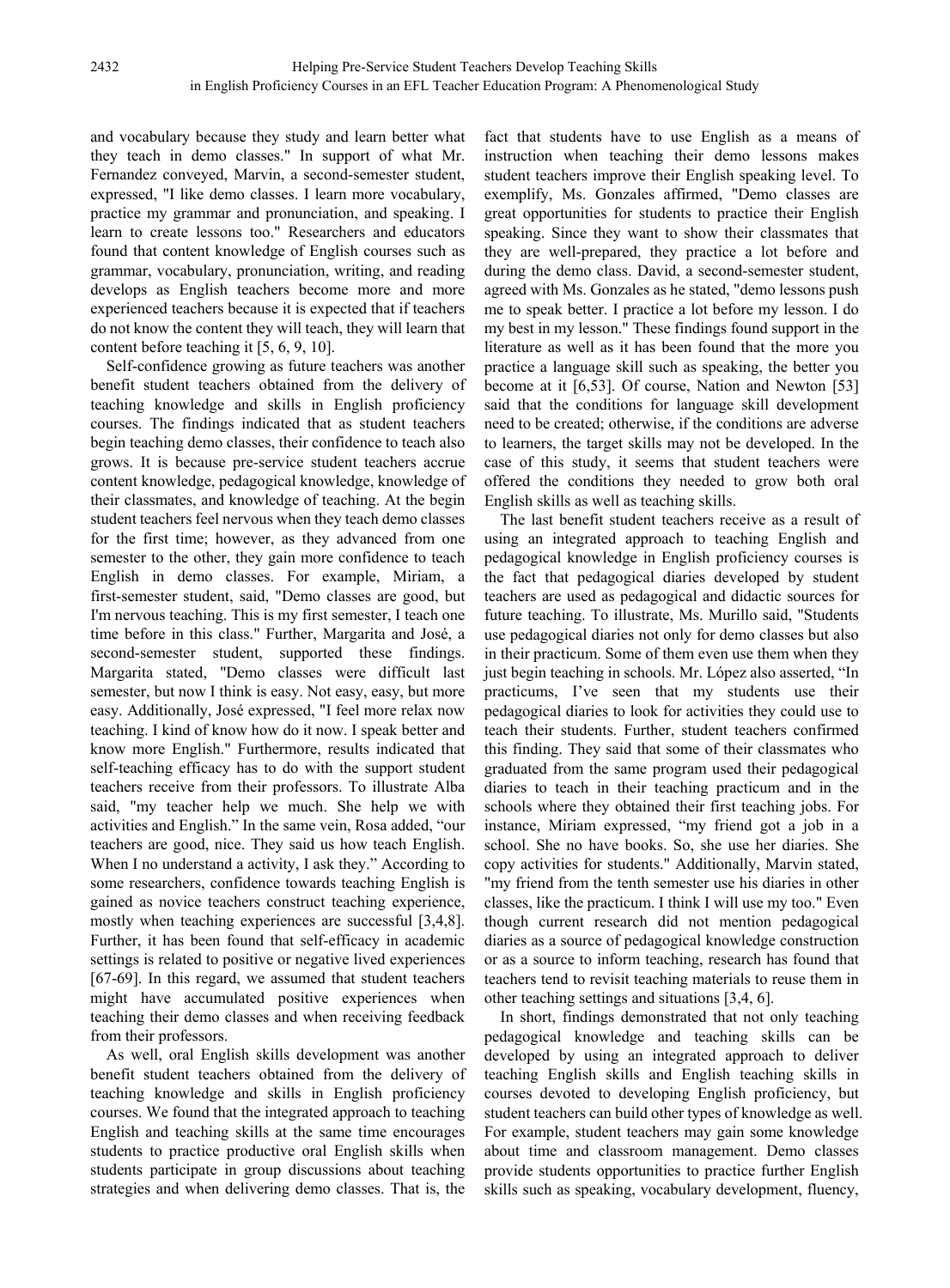pronunciation, and writing. Student teachers also increase their confidence level to teach.

# **4. Conclusions**

This qualitative phenomenological study concludes that pedagogical knowledge and teaching skills can be developed in English proficiency courses. According to the findings, the target EFL teacher educators utilized an integrated approach to teaching both English proficiency skills and teaching skills. The integrated teaching approach had to do with keeping records of teaching strategies and teaching activities employed by teacher educators to teach English communication skills. These records were kept by pre-service student teachers in what participants called "pedagogical diaries." Further, student teachers used their pedagogical diaries to reflect upon teaching strategies and as a source to inform demo classes. Pedagogical diaries, individual and group reflections, and demo classes were three essential ingredients of the integrated teaching approach. Teaching skills were promoted following seven main steps. First, EFL teacher educators provided pedagogical explanations of teaching strategies they used to teach English proficiency skills. Second, student teachers actively listened to those elucidations and observed the implementation of the teaching strategies while learning English. Third, student teachers kept records of teaching activities and strategies using their digital or physical pedagogical diaries. Fourth, student teachers individually reflected on the teaching strategies used by their professors and wrote down in their reflections in their pedagogical diaries. Fifth, student teachers discuss their notes with other student teachers with the guidance of their professors. Sixth, student teachers used their pedagogical diaries to inform demo classes under the guidance of their professors. Lastly, after teaching demo classes, student teachers reflected again on what worked and what did not work.

Further, this study concludes that the target EFL teacher educators came up with the idea that integrating teaching skills in courses devoted to developing English proficiency would help student teachers acquire some teaching knowledge and skills. This idea resulted from observing previous generations of student teachers who graduated from the target EFL teacher education program with weak teaching skills. Consequently, they said that they took advantage of what the existing literature calls apprenticeship of observation to help pre-service student teachers acquire pedagogical knowledge and teaching skills while they were learning English. However, these language educators did not integrate apprenticeship of observation as defined in the existing research, in which apprenticeship of observation is seen as a passive and unconscious observational learning process. Instead, they made passive observational learning an active and

conscious way of learning by informing student teachers that they could develop some teaching knowledge by observing them on how to teach English. As well, this study concludes that the chosen language educators informed their rationale to integrate teaching skills delivery in English courses in various sources, for example, language learning theories, other integrated EFL teaching approaches, apprenticeship of observation, teaching lived experiences, and teacher education research.

Additionally, this study revealed that student teachers found that constructing teaching skills and learning English at the same time is a challenging process; however, this process becomes easier and easier as they advanced in their major. That is, they accumulate teaching skills in each English course they took. In each course, student teachers had two opportunities to teach a semester.

Lastly, this study found that the level of understanding of the pedagogical and teaching knowledge that teacher educators delivered to student teachers through pedagogical elucidations and demo classes in English proficiency courses is adapted to the level of understanding of students. That is, student teachers develop deeper pedagogical reasoning when they take more advanced pedagogical and didactic courses, but English courses have been valuable spaces for students to start developing English teaching skills.

# **5. Recommendations for Future Research**

We found that delivering English teaching skills through English proficiency courses by actively observing EFL teacher educators teach English might be a useful way to prepare better English teachers, mostly in those EFL teacher education programs which are course-driven and which do not offer student teachers that many opportunities to teach. However, we recommend conducting more research regarding this type of research because, based on the current literature on teacher training, this phenomenon has not been investigated that much. The existing literature indicates that student teachers learn from observing their professors teach. However, that knowledge is mostly acquired indirectly and passively because student teachers are neither encouraged nor challenged to reflect on teaching strategies and teaching methodologies utilized by teacher educators. As this study revealed, apprenticeship of observation can be turned into an active way of learning pedagogical knowledge and teaching skills.

# **Acknowledgments**

We are very grateful to our research participants for participating in our study.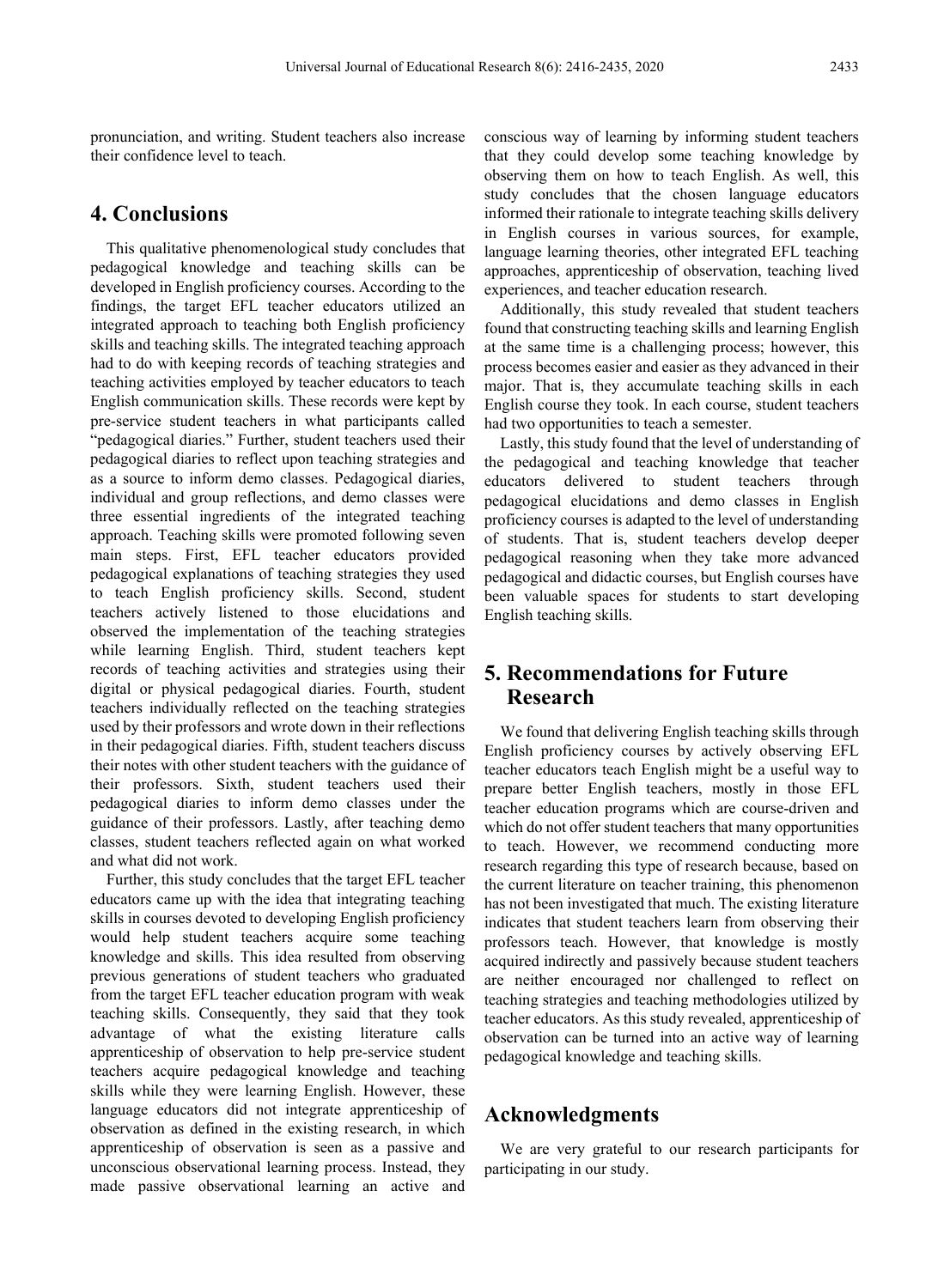# **REFERENCES**

- [1] British Council. The impact of English, what it´s worth to the UK and what it matters to the world, Retrieved from [https://www.britishcouncil.org/sites/default/files/english-ef](https://www.britishcouncil.org/sites/default/files/english-effect-report-v2.pdf) [fect-report-v2.pdf,](https://www.britishcouncil.org/sites/default/files/english-effect-report-v2.pdf) 2017.
- [2] F. G. Fang. World Englishes or English as a lingua franca: Where does English in China stand? An ideological negotiation and attitudinal debate of the use and function of English in the Chinese context, English Today, Vol.33, No.1, 19-24, 2017.
- [3] A. M. Dávila. Construction of EFL teacher educators' knowledge base in a teacher education program in Nicaragua (Order No. 10830853), Available from Dissertations & Theses @ Southern Illinois University at Carbondale; ProQuest Dissertations & Theses A&I. (2190678760), Retrieved fro[m](https://search-proquest-com.proxy.lib.siu.edu/docview/2190678760?accountid=13864) [https://search-proquest-com](https://search-proquest-com.proxy.lib.siu.edu/docview/2190678760?accountid=13864) [.proxy.lib.siu.edu/docview/2190678760?accountid=13864,](https://search-proquest-com.proxy.lib.siu.edu/docview/2190678760?accountid=13864)  2018.
- [4] A. M. Dávila, J. E. V. Espinoza. Knowledge and skills used by Nicaraguan English teachers in the EFL classroom, International Journal of Current Research, Vol.11, No.1, 330-333, 2019.
- [5] R. Day. Models and the knowledge base of second language teacher education, University of Hawaii's Working Papers in ESL, Vol.11, No.2, 1–13. 1993.
- [6] F. Faez. Points of departure: Developing the knowledge base of ESL and FSL teachers for K-12 programs in Canada, The Canadian Journal of Applied Linguistics, Vol.14, No.1, 29-49, 2011.
- [7] R. C. Lafayette. Subject matter content: what every foreign language teacher needs to know, In G. Gunterman (Ed.), Developing language teachers for a changing world (pp. 124–158). Chicago: National Textbook Company, 1993.
- [8] D. F. Macías. An exploration of EFL teachers' awareness of the sources of pedagogical knowledge in a teacher Education program, Profile Issues in Teachers Professional Development, Vol.15, No.2, 99-114, 2013.
- [9] S. Moradkhani, R. Akbari, R. Ghafar Samar, G. R. Kiany. English language teacher educators' pedagogical knowledge base: The macro and micro categories, Australian Journal of Teacher Education, Vol.38, No.10, 123-141, 2013.
- [10] J. C. Richards. Beyond training, New York: Cambridge University Press, 1998.
- [11] J. C. Richards. Curriculum approaches in language teaching: Forward, central, and backward design, RELC Journal, Vol.44, No.1, 5-33, 2013.
- [12] A. V. Kelly. The curriculum theory and practice, Thousand Oaks, California: SAGE Publications, 2009.
- [13] A. C. Orstein, F. P. Hunkins. Curriculum: Foundations, principles, and issues, Vivar, Malaysia: Pearson Education, 2018.
- [14] S. M. Schiro. Curriculum theory: Conflicting visions and

enduring concerns, Thousand Oaks, California: SAGE Publications, 2013.

- [15] R. W. Tyler. Basic principles of curriculum and instruction, Chicago, Illinois: The University of Chicago Press, 1949.
- [16] G. Wiggins, J. McTighe. Understanding by design, Alexandria, Virginia: Association for Supervision and Curriculum Development, 2005.
- [17] L. Shulman. Knowledge and teaching: Foundations of the new reform, Harvard Educational Review, Vol.57, No.1, 1-23, 1987.
- [18] D. Freeman, K. E. Johnson. Reconceptualizing the knowledge‐base of language teacher education, TESOL Quarterly, Vol.32, No.3, 397-417, 1998.
- [19] S. Arıoğul. Understanding foreign language teachers' practical knowledge: What's the role of prior language learning experience? Journal of Language and Linguistic Studies, Vol.3, No.1, 169-181, 2007.
- [20] W. Zhang. In search of English as a foreign language (EFL) teachers' knowledge of vocabulary instruction (Doctoral Dissertation), Retrieved from Google Scholar[:http://schola](http://scholarworks.gsu.edu/cgi/viewcontent.cgi?article=1000&context=alesl_diss) [rworks.gsu.edu/cgi/viewcontent.cgi?article=1000&context](http://scholarworks.gsu.edu/cgi/viewcontent.cgi?article=1000&context=alesl_diss)  $=$ alesl diss, 2008.
- [21] B. McLaughlin, R. Heredia. Information-processing approaches to research on second language acquisition and use, Handbook of second language acquisition, 213-228, 1996.
- [22] S. L. McGregor, J. A. Murnane. Paradigm, methodology and method: Intellectual integrity in consumer scholarship, International journal of consumer studies, Vol.34, No.4, 419-427, 2010.
- [23] E. Husserl. 1859-1938 Cartesian meditation: An introduction to phenomenology, The Hague, the Netherlands: Martinus Nijhoff, 1960.
- [24] C. Moustakas. Phenomenological research methods, Thousand Oaks, CA: Sage, 1994.
- [25] M. Van Manen. Researching lived experience: Human science for an action sensitive pedagogy, Albany: State University of New York Press, 1990.
- [26] J. W. Creswell. Qualitative inquiry: Choosing among five traditions, Thousand Oaks, CA: Sage, 1998.
- [27] R. H. Hycner. Some guidelines for the phenomenological analysis of interview data, Human studies, Vol.8, No.3, 279-303, 1985.
- [28] J. W. Creswell. Research design: Qualitative, quantitative, and mixed method approaches, Thousand Oaks, CA: SAGE Publications, 2014.
- [29] J. W. Creswell. Qualitative inquiry and research design: Choosing among five approaches, Thousand Oaks, CA: SAGE Publications, 2013.
- [30] J. C. Welman, S. J. Kruger. Research methodology for the business and administrative sciences, Johannesburg, South Africa: International Thompson, 1999.
- [31] M. Lichtman. Qualitative research in education, California: SAGE Publications, 2013.